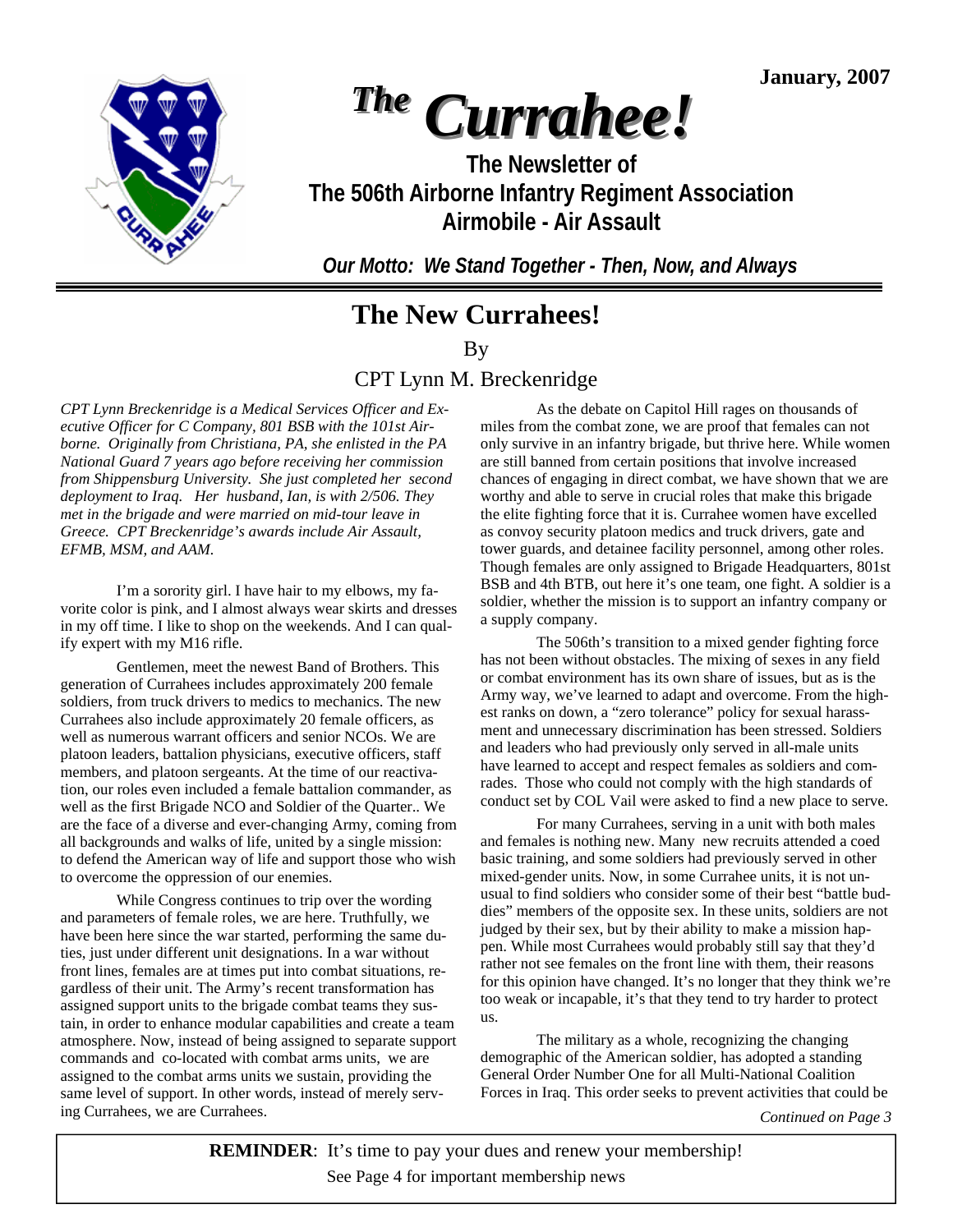# **President's Message – January 2007**

#### Fellow Currahees,

 I hope the season's holidays went well for all and we start 2007 with a positive attitude. 2006 ended well with the RCT home and on universal leave, prior to reforming in January/ February and getting ready to go back if the need still exists.

 We are still planning a gathering for the Week of the Eagles and information will follow as soon as dates are set. As of now, nothing is final.

 Even more exciting is that in 2008 the 506th, the 502nd and the 101st Airborne Division associations have agreed in concept to have a joint or simultaneous reunion in a city that will hold all of us. This could be the largest reunion attendance in years, if not the biggest ever. This may serve to reduce the number of small reunions, an advantage for those who feel that there are too many reunions to attend. It will help particularly those of us with friends who served in other units in the Division. We will have an opening function for all 506ers, possibly in the nature of an early bird session. Our separate board and membership meetings, our hospitality room and our Saturday night unit dinner will provide opportunities to visit back and forth. Work is proceeding on this event now under the leadership of the 101st Association ,with Tom Duckett and our convention committee ready to step in at the appropriate time.

 Another development that many of you have requested is the availability of a five year membership plan to complement the existing annual membership. This has two benefits: for you, it amounts to a 20% savings -- in effect, five years for the price of four; for the Association, it means a predictable revenue stream to help us plan the organization's future.

 We added a space to the membership application where you can restrict certain personal information from being given to other organizations, a common practice in this time of identity theft

 We ended our membership year the end of October with an increase of roughly 50 members. We also started e-mail distribution of the newsletter and the President's Reports and roughly 80% of our membership is now getting more information about what we are doing quicker and at less cost than before. I encourage those of you that have e-mail to keep your addresses current with us.

 We awarded our first scholarship this year and moved to begin financing future scholarships through CD income. A minor change was made in our accounting system to recognize some funds as restricted, specifically the Widows, Orphans and Survivors, the Currahee Package Fund and the Scholarship Fund. This is a modern practice in non-profit accounting that is used to keep operating funds and funds devoted to specific charitable projects separate.

 You will be getting a separate note regarding our expenses for our charities. We are highly efficient in this as all labor and related services are from our volunteers, so our only real overhead expense is postage and shipping. 100% of what is collected for these projects goes to these projects. With the Package program, we supported thirty companies and mailed out 158 packages with a total weight of over 5,000 pounds.

You have an Association you can be proud of.

#### CURRAHEE!

Brise Bickerton 1/506 INF—APR 67 – APR 69

#### **Reminder to Connected Currahees**:

If your e-mail address changes, be sure and notify us ASAP to make sure you don't miss any important news.

#### **Treasurer's Report:**

As of November 30, 2006, year-to-date operating income of \$35,463.94 exceeded operating expenses of \$27,676.35 for a net operating income of \$7,787.59. Total funds in Association Bank Accounts included the following:

| Business Shares, Financial 21 Credit Union, San Diego: | 125.32<br>S |
|--------------------------------------------------------|-------------|
| <b>Checking Account: Unrestricted Funds</b>            | 15,336.04   |
| Temporarily Restricted Funds:                          | 10,270.54   |
| $**$<br>Non-Association Jump Fund                      |             |
| Currahee Packages Fund Balance                         | \$ 781.33   |
| Widows & Orphans Fund Balance                          | 3,799.50    |
| Scholarship Fund Balance                               | 5,689.71    |
| TOTAL ASSETS 11/30/06                                  | \$25,731.90 |

\*\* The Non-Association Jump Fund was advanced \$582.68 from Unrestricted Funds. The Association had no outstanding liabilities.

Thanks to all of you who responded to the 2006 membership drive and to those who have made additional donations for Association expenses, the Currahee Packages Project, the Scholarship Fund, and the Widows, Orphans, & Wounded Soldiers Fund. For 2006, the Association received Membership Dues from 522 Currahee veterans/active-duty soldiers and 33 Associates, for a total of 555 dues-paying members. This is a 9% increase from the 503 dues-paying members in 2005.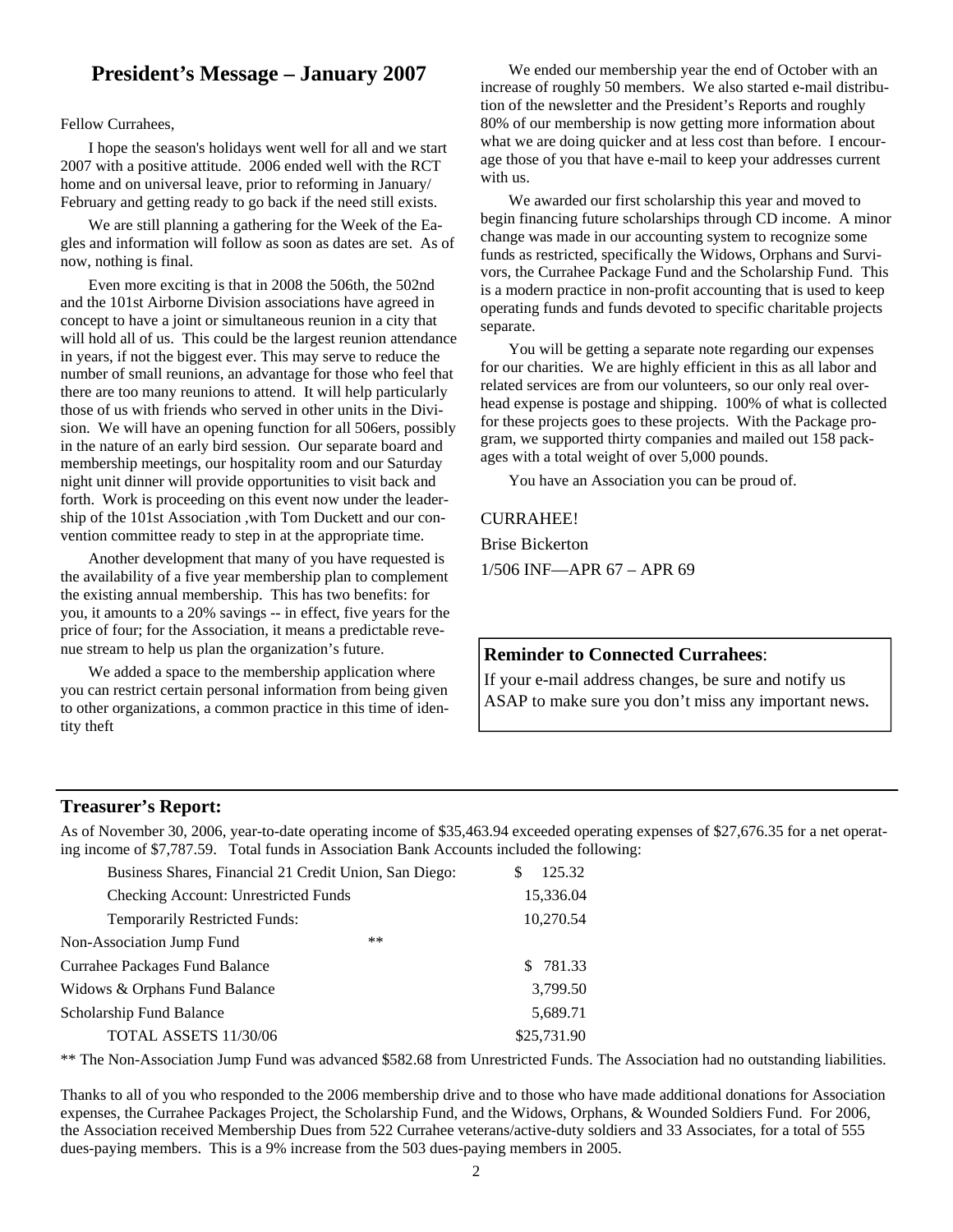#### **The New Currahee!** *Continued from Page 1*

both a detriment to morale and a distraction from the mission. Included in this order are specific prohibitions involving the consumption of alcohol, possession of pornography, and most importantly, prohibited relationships. Soldiers are strictly forbidden from entering the quarters of or cohabiting with any member of the opposite sex who is not their spouse. Also prohibited are any relationships with local nationals, civilians, or other coalition forces, except those dictated by the mission. The purpose of this order is clear: to prevent relationships that could interfere with the mission, to reduce the chances of sexual assault, and to preserve the health and welfare of all soldiers. Strict enforcement of General Order #1 in the 506th RCT has proven effective in keeping soldiers safe and in the fight.

 So what type of female does it take to be successful as one of the first female Currahees? As a leader, I stress high standards, especially in my female soldiers. Some of our soldiers were picked for this unit at random. Some, like me, volunteered to be here. But I know that as females we are being watched and judged by males who don't think we belong, and it is our duty to prove them wrong. We have to be every bit as professional and even more physically fit than most guys to show that we can pull our own weight in an infantry brigade.

 Besides, I'll let you in on a secret. As a female in the Army, proving guys wrong about me is the best motivation I could ask for. I've been a runner and an athlete for years- I run my 2 miles in the 13 minute range and my 12 mile ruck march in about two and a half hours. (Not bad for a girl.) For me, there is nothing more motivating than being underestimated by someone who doesn't expect much of me, then quietly outrunning him just to prove that I can. It doesn't happen all the time, but enough to turn some heads and say, "Hey, I belong here. I'm capable of more than you think." Though it's easy to write me off because I don't look like your typical soldier, I also take pride in being technically and tactically proficient in all of my soldier skills. Just as the brigade was starting up, I got my Expert Field Medical Badge on the first try- an achievement garnered by less than 3 percent of those who try, male or female. Our brigade outper-

formed every other brigade in the 101st by over 300 hundred percent in that EFMB qualification, the only one held at Fort Campbell in years. It was an honor to have COL Vail in the audience when my badge was pinned on, grinning like a proud peacock with his new brigade.

 Though life in a regimental combat team is not for everyone, male or female, times have changed to show that



there are some females who can and will do well here. In all of life, there are males who push themselves to achieve whatever standard is set, no matter how high, and there are males who will always try to get by with the minimum effort. I believe the same is true of females. Currently the Army is operating at a capacity which requires every deployable soldier to do their part in the combat zone- regardless of their sex. So I ask, would you rather have a female soldier who will work hard to do everything you ask, a male soldier who doesn't mind shirking his duties off onto his buddies- or no soldier at all, because there aren't enough males to fill the ranks?

 Upon arrival to 506th RCT, each soldier is introduced to the high standards of the Currahee brigade. No one is denied the opportunity to train hard, learn more, or become a better soldier. I have seen both males and females who have embraced this opportunity and risen to the challenge splendidly. Being a Currahee soldier is not about natural ability, or physical size, or an instinct to kill. A Currahee soldier is courageous, loyal, hard working, and full of heart. A Currahee is a well trained soldier, physically and mentally tough, always ready to give everything of themselves when called upon. There is nothing about being of a certain sex that prevents a female from being a Currahee soldier. And I am proud to say that the ladies of the new 506th Regimental Combat Team have proven that they are, indeed, true Currahee soldiers.

### **Active Duty Notes**

From CSM(R) Joseph M. Bossi [HHC (Recon), 1st BN, 506th, 1965-1966]:

 The 506th has closed back to Fort Campbell. On the twenty-eighth of November, the last Eagle Remembrance Ceremony was held. Sadly, it was for two of our Currahee Brothers, LTC Paul J. Finken, from HHC, 506th RCT, and SSG Joseph A. Gage, B/1-506 INF, 506 RCT. Later at the reception at the Cole Club, I presented each widow the 506th Association flag. For me it has been a great honor to have been able to make the presentation to family members of our soldiers who lost their lives while serving our country and insuring that we remain free.

 Colonel Vail expressed thanks to me, and more important, to our Association for all that was done while our regiment was deployed. As for myself, I want to thank all of the Association officers and members for their support of our deployed comrades, the many who gave their time to visit the hospitals, and the great support in the Walter Reed Hospital area. Also the regiment's Honorary Sergeant Major, who was always there if needed, and the 506th family support group headed up by Colonel Vail's wife. What a team!

 I have a feeling of relief, as they do, knowing that neither this month nor the next will I need to present another flag. In fact I will purchase one and fly it in honor of not only our brothers and sisters who served, but also the many more service members still serving in-country and around the world.

 As of now, ceremonies involving the regiment are planned for the Week of the Eagles, and a Regimental Ball is on the books, dates to be announced.

Currahee!

Joe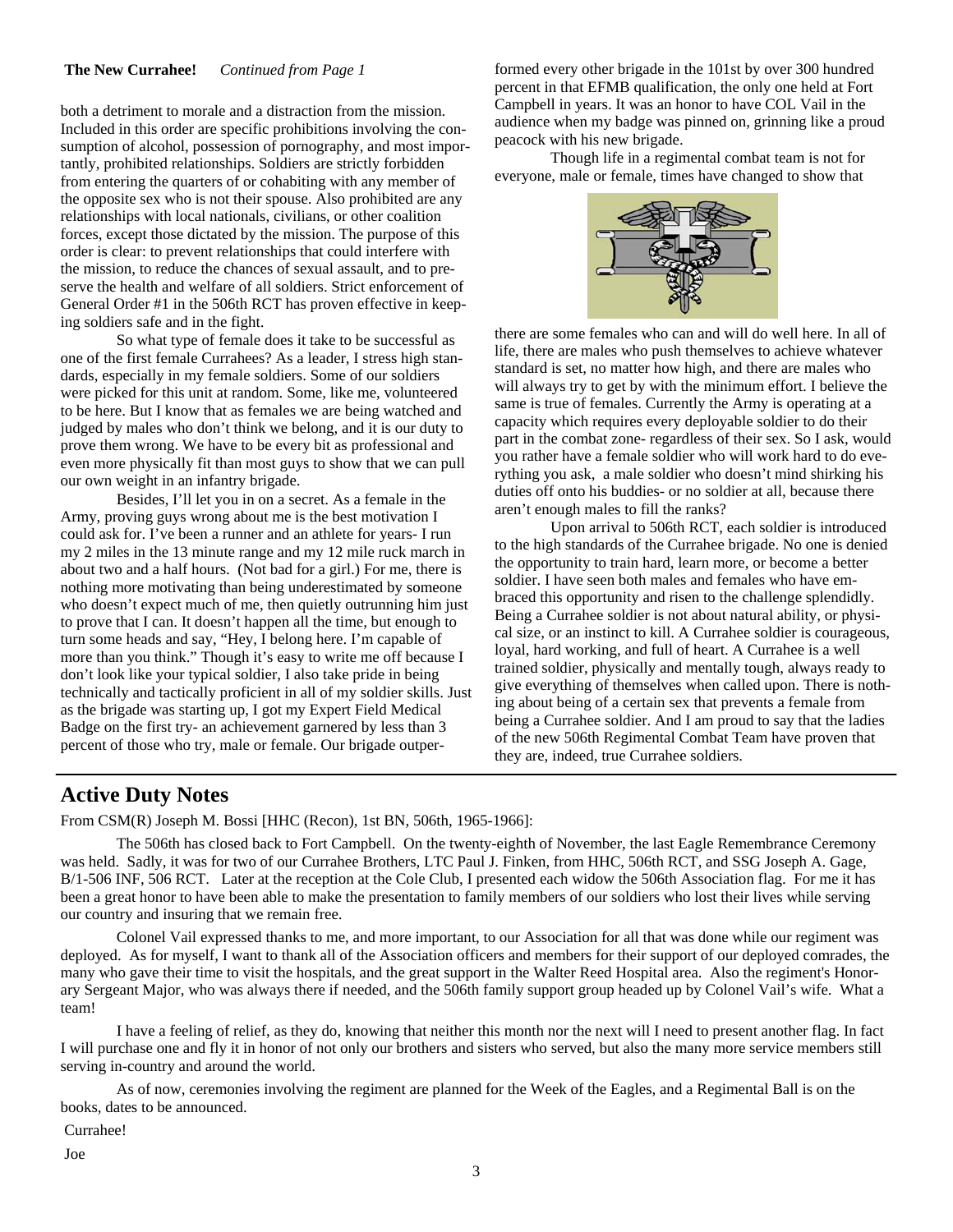## **Membership Director's Report**

### **By Eugene L. Overton, Jr. [Gene] – Membership Director**

#### **C/1-506 INF 1967-1968**

This is my first report on my activities as Membership Director since being appointed to this position last May by Brise Bickerton, Association President. I've embarked on several initiatives that directly affect how we operate as follows:

#### **A. Important Changes To Membership Dues**

The Association Board of Directors has recently approved an important change in the way you choose to pay your dues. You now have the option of paying your dues annually as in the past or paying for a Five Year Membership as follows:

|                    | Annual Membership | NEW Five Year |
|--------------------|-------------------|---------------|
|                    | (unchanged):      | Membership    |
| <b>Basic Dues:</b> | 15.00             | \$60.00       |
| <b>Full Dues:</b>  | \$25.00           | \$100.00      |

 In effect by paying a five year membership you are being provided one year membership free over the cost of paying five years annually.

**B. The Currahee Roster** – The roster can now be provided to you on a CD disk (in a PDF file format) for those of you that have computers instead of only hard copy as in the past. This change will enable us to not only provide you with a roster of all eras of the Regiment but also two additional rosters—one in complete alpha order and the other by state and city, thus providing you with much easier ways of searching through more than 3,000 names of Currahees listed. You can also search the file.

 Don't worry, instructions will be provided you on how to open the information on the CD. **PLEASE NOTE** – those of you with email / computer accessibility will be provided your Currahee Roster in an electronic format and those of you without such access will still receive your Roster in a paper form. This change will enable the Association to dramatically reduce the cost of printing and mailing all this information.

**C.** In August, a **Membership Survey Questionnaire** was developed and mailed out to 35 (23%) of the 150 individuals who paid membership dues in 2005 but did not renew their membership in 2006 in order us to obtain a better understanding as to why members are not renewing their memberships.

The response to date has been poor; only six Currahees have taken the time to respond and has resulted in three membership

### **Currahees educate a new generation**

The 506th website (www.506infantry.org) attracts more than just past and present Currahees. A high school teacher sent the following email to Bruce Moore, Association treasurer:

*A colleague and I teach Band of Brothers to three groups of juniors, and we recently discovered your web site. The kids love to see the pictures and comments you have posted- it truly helps them see the men of Easy Company as real people who experienced real events.* 

*Thank you from all of us (I thought 1 email would be better than 100 emails!)-* 

*Best wishes,* 

renewals. I'll be following up with some of the others via telephone calls in order to determine why they have not renewed their membership. Please feel free to contact me with feedback on why you have chosen not to join or renew your Membership in your Association.

### **Lost But Not Forgotten**

#### **By Joseph E. Huesing (Joe), 1st Battalion Reporter C/1-506 INF 1975-1979**

 In February, 1971, Alpha Company 1/506th XO, Lt. Fred May, was given an order to construct a memorial to Alpha Company's fallen by newly arrived CO, Capt. Jody Glore. Lt. May called on the talents of Sergeants Ken Parr and Ray Sowinski to build the memorial. Ken scrounged old bags of cement, rebar and 105mm shell boxes with which to construct the memorial.

 The memorial Ken built was a concrete pedestal measuring five feet in length and topped by an 18" by 32" concrete tablet. Sgt. Sowinski had scoured the morning reports to identify 18 of Alpha's fallen. Lt. May had these names etched onto 1x3 inch brass plates using the engraver that was used by the PX to personalize Zippo lighters. He also had a brass dedication plate engraved as well. The dedication plate, a CIB, a 101st crest, and each of the 18 trooper's names were affixed upon the plate. The final memorial stood in front of Alpha's orderly room. The pedestal was backed by 105mm shell boxes painted OD green and encircled by a row of sandbags; the hallowed ground about the pedestal was covered in white sea sand.

 When the battalion left in 1971, Evans was demolished and the memorial lost since it was deemed too heavy for transport. Although lost to history, the memorial remained in Alpha's hearts and it was discussed at reunions over the years. Sgt. Parr even looked for the memorial on a return visit to Vietnam in 1969 but all traces of Camp Evans were gone.

 In November 2005, a group of Alpha Company vets decided to raise money to rebuild the memorial. They obtained permission to have this reconstructed monument installed in the 506th RCT area at Fort Campbell, KY. As he did in Vietnam, Ken Parr built the concrete portion of the memorial. To account for all 75 of Alpha's Vietnam fallen, another 57 names were placed on a separate engraved bronze plaque to be installed beside the reconstructed monument. Fred May and Bruce Moore coordinated the production of the metal work for the memorial. The original design was expanded by the addition of two benches bearing the 506th regimental insignia.

*Continued on page 5* 

*Caroline Clayton Richmond and Laura Moore The students of English 11B New Palestine High School New Palestine, Indiana* 

In the series of communications that followed, Bruce was able to help these teachers get the email addresses for WWII Currahees willing to share their experiences with these students.

In another development, we received a request from the Wisconsin Historical Society for the *Currahee!* newsletter for their collection. This is how we keep the lessons and the legends of the Currahees alive!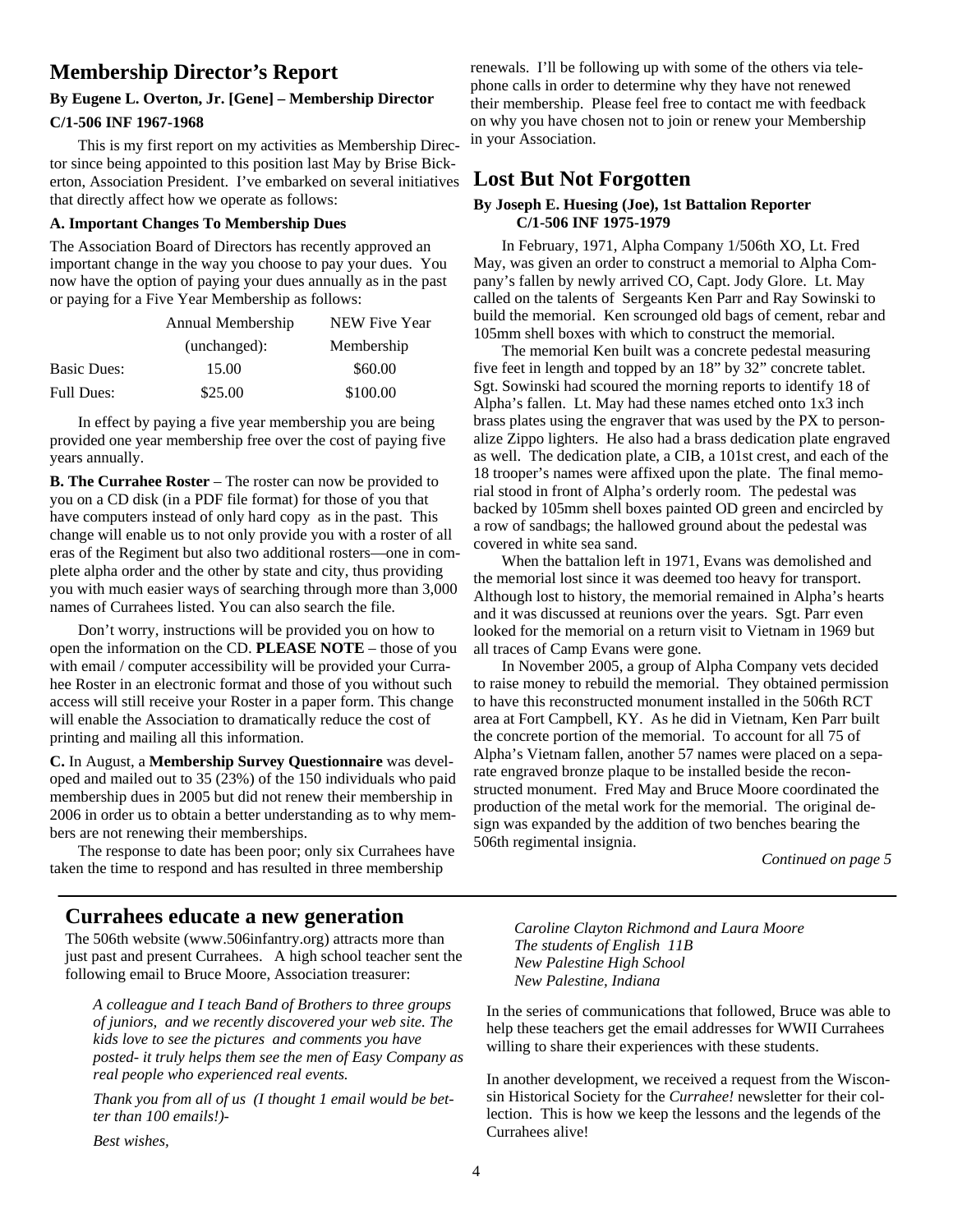### **\$500 College Scholarship to be Offered By Fred May - Chairman of Scholarship Committee A/1-506 INF 1970-1971**

 The Association is now accepting applications for its 2007 College Scholarship. Basic information is listed below. For more complete information on the application process and information on donations please go to www.506infantry.org and click on the SCHOLARSHIP button on the left side of the page. Applicants are reminded to include a mailing address, phone number and email address with their applications. Additional information is also available from the Scholarship Committee Chairman whose contact information is listed below.

#### **1. Purpose:**

To provide financial aid to students attending undergraduate or graduate programs at colleges and universities in the United States of America.

#### **2. Eligibility Requirements:**

- a. The applicant or the applicant's parent, grandparent, spouse, or sibling must have served with the 506th Infantry.
- b. The applicant must be accepted at or already attending the Institution to which this scholarship money will be sent.

#### **3. Application Procedure:**

- a. No formal application form is used.
- b. The application shall consist of a typed letter in which the applicant will discuss the following subjects:
	- i. Personal achievements
	- ii. Career objectives
	- iii. Any subject the applicant considers relevant

 c. The application and documentation shall be mailed between January 1 and April 30 to

> The 506th Scholarship Committee c/o Alfred May 30 Sweetman Lane West Milford, NJ 07480-2933

# **Trying to Locate:**

#### **From Mike Neiswender:**

My brother 1LT Daniel Lynn Neiswender was killed in Vietnam 11/23/68. He was a Platoon Leader in Delta Company, 3rd Battalion (Airborne) 506th Infantry. I'm looking to get any information concerning Dan that is available and would like to get in touch with anyone in his company at the time. My email address is miken@prodigy.net .

#### **From Claudia Holland Calverley**:

I am looking for anyone who can tell me about my Dad, LT Jack G. Holland. I know that he was in "I" Company, 3rd BN, 506th PIR in 1944. Does anyone remember him in Holland, Bastogne, or the Eagle's Nest? I have photos with COL Sink and "I" company and pictures and news articles of his war bond tour at the end of the war with Goering's car, which was captured at the Eagle's Nest at the end of the war. My dad died in 2000. This would mean a lot to find out more about him and the company. Please help if you know anything. My email address is ccalverley@cox.net .

#### **From Mike Via:**

My grandfather was a 506th PIR, 2nd Battalion Officer and is in the 1945 photo of 2nd BN Officers taken at Kaprun, Austria on the 506th Association web page

www.506infantry.org/his2ndbnwwiiphoto12.html. His name was Holland Cromer "Crump" Oswald, Jr. I do not know what Company he was in, and I have carefully looked through all of the group photos on the 506th Association web site. Any information is greatly appreciated. My eMail is m\_deviar@yahoo.com

#### **4. Required Documentation:**

- a. Some form of written proof of paragraph 2a or a written statement explaining why such proof cannot be obtained. Do not send original documents, as they cannot be returned. Photocopies of these documents will be accepted.
- b. A high school transcript if the applicant has not completed one year of college. If the applicant has completed one year of college, a college transcript is required in lieu of a high school transcript.
- c. Some form of written proof of paragraph 2b.

#### **5. Helpful, but Not Required, Documentation**:

- a. A photocopy of the applicant's Student Aid Report (SAR), containing the Estimated Family Contribution (EFC) number.
- b. A photo copy of the Financial Aid Package Letter from the Institution the applicant will attend.
- c. A statement from the applicant, detailing how family income or circumstances has kept the applicant from receiving other scholarship, grant, or loan funds.
- d. Any other information the applicant considers relevant.

#### **6. Criteria Used for Awarding the 506th Infantry Scholarship:**

- a. Overall academic excellence of the applicant
- b. Financial need
- c. Quality of the Institution the applicant has chosen to attend

#### *"***Lost but not Forgotten** - *Continued from page 5*

Sgt. Parr said of the memorial, "We owe them everything. They were our friends and comrades and now everyone that sees the monument will know them, too." About 40 Alpha company vets are planning on attending the dedication in May, 2007. It would be great if other Currahees could attend and share in their memories and success.

#### **From Carole Luscombe in England:**

Have just found my father's name on your site. He was KIA Sept 1944 in Arnhem - he was RALPH HENRY CARL FRITZ [D Co, 2nd BN, 506th PIR] - be wonderful to hear from anyone who served with him, particularly whilst he was stationed in England, near Swindon in Wiltshire where he met my Mum. My eMail is carole.luscombe@hotmail.co.uk .

#### **From 2nd Infantry Division Currahees:**

From David Thompson in Lexington, KY:

Thank you very much for reuniting [Ben] Strahm and myself. We lost touch when I left Korea, but were very good friends there. It means a lot to me that the Association has brought us back into contact. Thank you. A Co, 1st BN, 506th, 2000-2001

eMail: drthompson30@insightbb.com

#### **From David Cirincione in Florissant, MO:**

I was a Currahee for 2 years in South Korea on the "Z". Only in later life did I learn of the brotherhood that I was a part of. I am so proud of this. CURRAHEE for life!

C/B Co (Medic), 1st BN, 506th, 1989-1991 eMail: davidcirincione@sbcglobal.net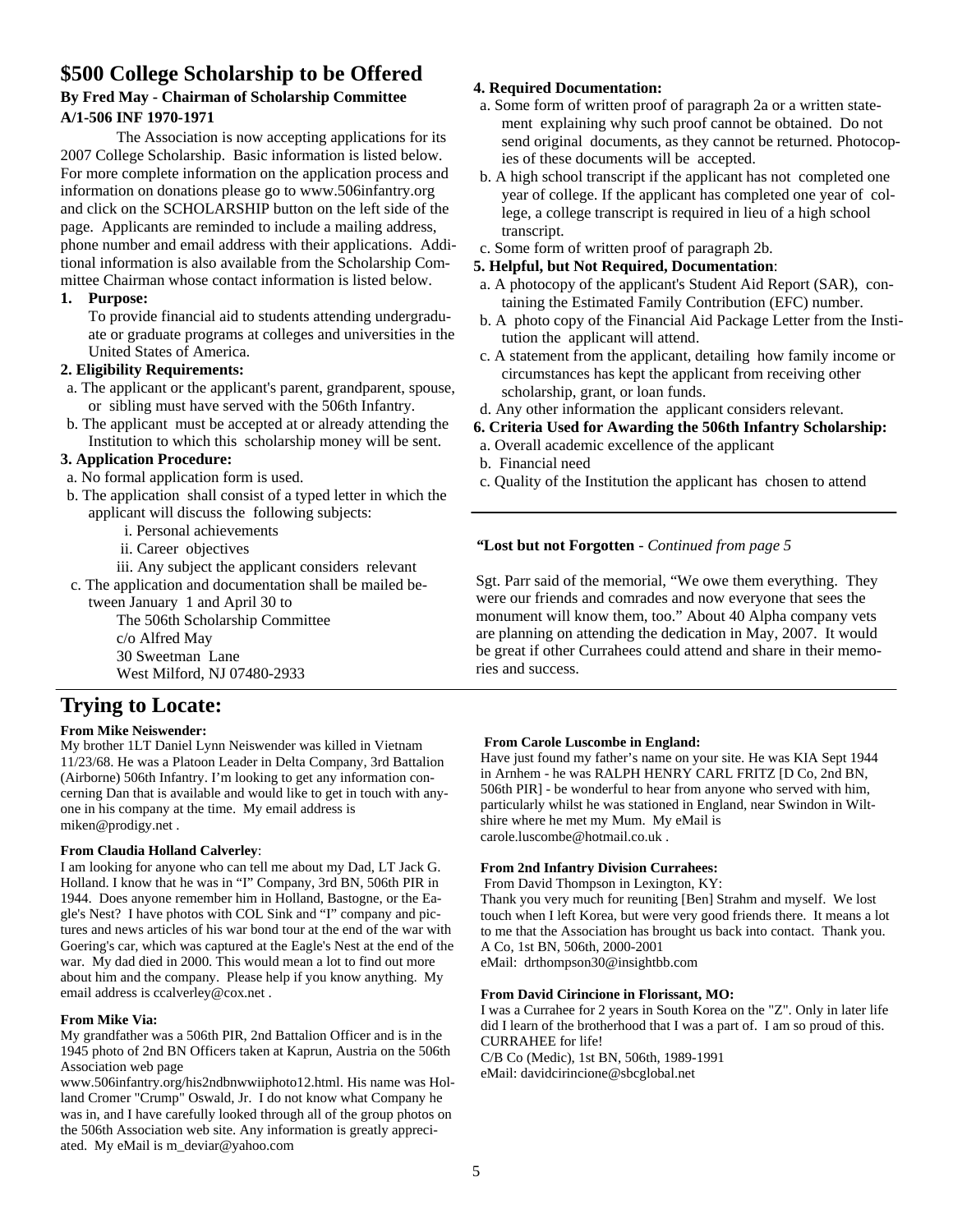## **Helping Them Stand Again - Together – Then, Now and Always**

#### by Joseph E. Huesing (Joe), 1st Battalion Reporter

C/1-506 INF 1975-1979

 Former sergeant, then PFC. Larry Bowman (C, 1st/3rd 506th, 67-68) first met former 506th Association President Gene Overton (C, 1st 506th, 67-68) in September 1967. They served together in 3rd Platoon of Charlie Company and went to Vietnam as part of Operation Eagle Thrust, the largest military airlift and direct deployment of its time. They would remain life long friends and their association with C 1/506th would lead them to share in the rehabilitation of another generation of young American veterans.

 The Association is fortunate to have Col. Bob Seitz (Recon, 2/506th, 70-71) and his colleagues serving as liaisons to recovering Currahees at Walter Reed Hospital. Recently, Bob phoned Gene to inform him that a Charlie Company trooper named Spc. Maxwell Ramsey was at Reed. Spc. Ramsey was a member of Charlie Company and part of the very same squad that Gene led in Vietnam as squad leader and platoon sergeant! Gene phoned his buddy Larry Bowman, who lives in nearby Maryland, and asked him if he would visit Maxwell. Although Larry and Maxwell would later speak, on this visit Spc. Ramsey was in rehab so Larry met and chatted with other wounded vets.

 What impressed Larry most about these wounded vets was their positive "Can Do!" attitude. Larry said, "These guys were so uplifting, they make you feel good. You would tell them that you were so proud of them and that they are our heroes and they would come back with no, you Vietnam guys are our heroes!" Surprisingly, said Larry, "many of these guys had a lot of idle time. After their physical therapy each day the guys didn't have easy transportation to go off campus."

 Larry Bowman hails from St. Leonard, Maryland, and he and fellow co-workers Joe Wysong (9th Inf., Vietnam, 68- 69) and Bob Sickle decided to put something special together for their newfound friends at Reed. The St. Leonard Volunteer Fire Department (SLVFD) sponsors fundraising concerts by well-known country performers. Larry thought it would be neat to take some Vets to a concert and so asked SLVFD Chairman Don Baker ("D.O.") for tickets. After Larry explained his mission, D.O. replied, "No, no, keep the money and use it for something else – the Department is honored to help." D.O.'s father had been a POW in WWII and to the SLVFD it was an honor to help these vets have a bit of fun.

 Larry next faced the challenge of feeding and transporting the GIs some 300 miles round trip! Larry's co-workers raised a generous \$300 to cover expenses. Bob Burroughs, the rental manager at Aldridge Ford, had served in Vietnam and, like D.O., responded enthusiastically to Larry's request. Later, Bob would tell Larry that his personal note of thanks is a prized possession – it reads in part – "When asked to help, Bob didn't hesitate – I'll give you the van!"

 On the day of the concert Larry and his "co-pilot" Joe Wysong learned that the 506th troopers were all in therapy. However, other wounded troopers were able to attend so Sgt. Paul Rains and his wife Elizabeth (1/502nd,101ST ABN), SFC Jeffrey Wood (SF), SSgt. William Connor (10TH Mtn), and Sgt. William Moody (10TH Mtn) gladly joined Larry and Joe. Bob Sickle provided beverages for the van ride. At Adam's Rib's,

owner Jaime Padilla served up his popular BBQ ribs. Mr. Padilla picked up the bill and Bob Sickle and Bryan Holland the tip. Besides enjoying a hearty meal our guys were delighted to have several local people stop by the table to shake their hands in a show of appreciation for a job well done overseas.

 At the concert, the guests were given the best seats in the house to enjoy singer Travis Tritt. The biggest surprise, announcing that there were "VIP guests" in the audience, was given over the PA system at show time. The VIPSs were asked to come down to the stage where each was introduced and received a standing ovation and hugs! The Coors Beer folks supplied drinks and the kind ladies of the SLVFD provided snacks. Drinks were served by retired First Sergeant Ed Deneale (Vietnam; 1st Cav)! USAF vet and WKIK DJ "Awesome Frank" Dawson gave T-shirts. By all accounts the troops had a blast. In particular, Sgt. Moody, 23, who had been wounded in the face by RPG shrapnel, especially enjoyed seeing and hearing the evening's entertainment at this, his first concert.

 Given the success of the Travis Tritt concert, Larry decided to try a second trip. The good folks at the SLVFD again donated tickets. Unable to attend the first concert, SFC Ana Paye, SSgt Misty Newell, and SFC Warren Taylor, the 101st medics that liaise with the Troopers and their families, gladly took up Larry's offer. Spc. Bryan Malone (506th, 1/61st Cav.) and his mom Sharon, SSgt. Bill Conner (10th Mtn), SFC Jeff Wood (SF), Spc. Clinton Smith (10th Mtn) Pvt. Luke Kjelland (10th Mtn), and Spc. Rob Litterras (173rd ABN) also attended the concert. Larry's friend Bob again provided the van. Dinner was held at the acclaimed Stoney's Seafood House.

 Greeted with cheers and after announcing their attendance on local radio station WKIK FM (102.9 FM), the 'VIP' troops came down to the stage bandaged and with crutches in hand. The mom and son team of Sharon and Brian Malone have spent many hours singing together and their harmonized Louisiana melodies and knowledge of all hits grand and obscure both amazed and delighted the party all the way back to Reed!

 Larry Bowman's co-worker and friend Pat Gribben is a nationally ranked trap shooter. Pat met the troopers at Stoney's and decided that he'd take the guys out for bird hunting at Del-Mar hunting lodge. In addition to his singing abilities Brian Malone also exemplifies the commitment of a true hunter -- despite bandages on a forearm and a hole in his hand this trooper couldn't be held back from the hunt! Although from the sportsman's state of Louisiana, Brian is already making plans to bag some more birds in Delaware.

 The 506th Association continues to support our guys and gals in theater, at home coming and, with sadness, at memorial events. Our injured Vets are our most special people. Assisting them in their recovery is one of the most fulfilling activities in which you'll ever engage. But here's a secret that you're allowed to tell. It's often said that the generation that went to WWII was the greatest generation. Well, the WWIIers have some stiff competition from these young men and women. If you get a chance, follow Larry and Bob's example and get out and meet these people – they are the best of the best – and then you decide who's helping who. And what about Larry and his buddy Joe Wysong? Well, Joe is already planning an event to charter a fishing boat to take the guys out on Chesapeake Bay for a fishing trip – any takers?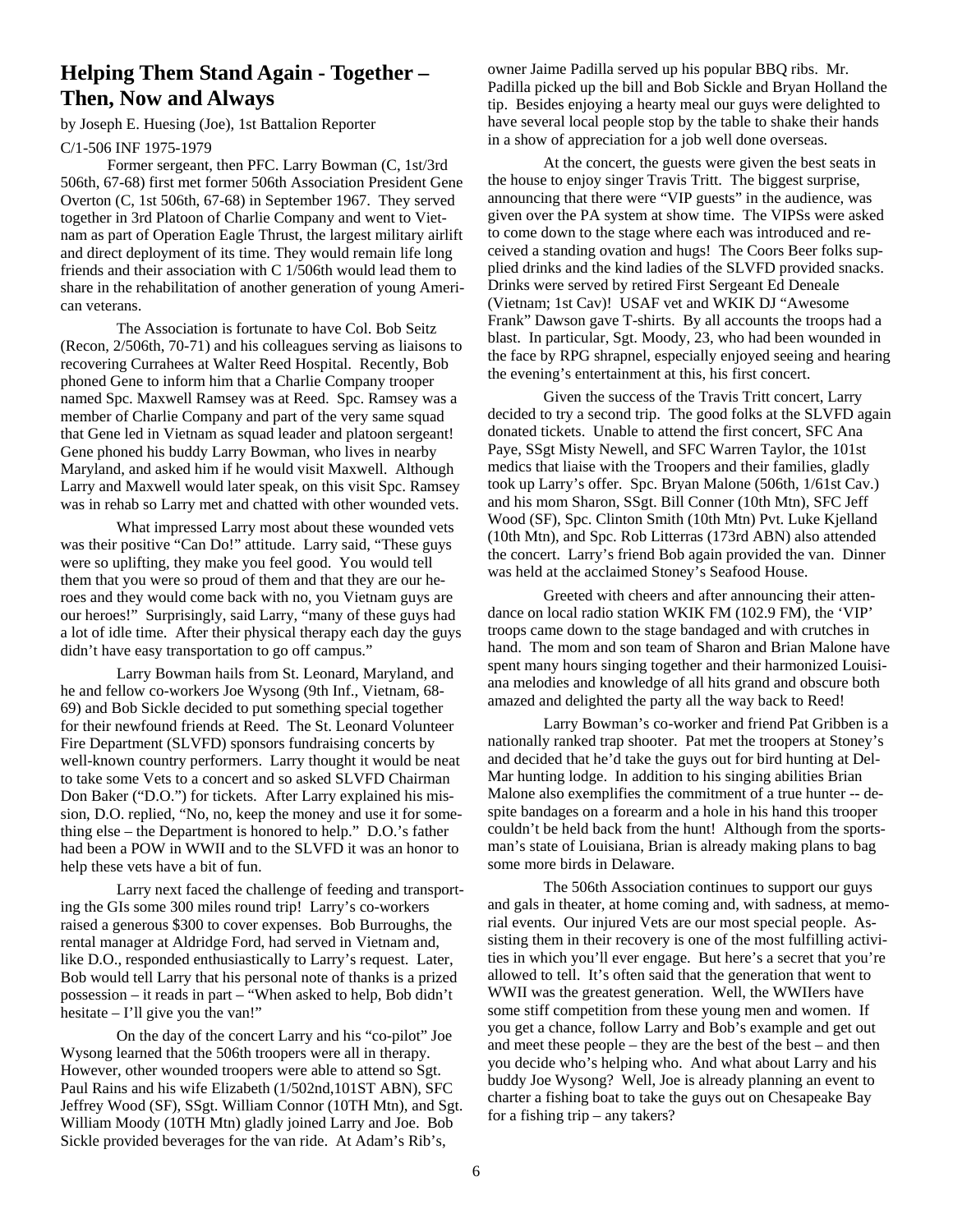### **Thanks...to those who gave**

The 506th Association would like to thank all those who donated to our Charitable Funds during this past year. Their generosity made it possible for the Association to support the entire 506th Regimental Combat Team during their recent deployment to Iraq. Fund donations were received from the following during the time period January 1, 2006-December 16, 2006.

**2006 Currahee Package Project SILVER** (\$551 TO \$1,000): Michael J. Metzger Vincent and Christine Tobkin **BRONZE** (\$251 TO \$500): Eugene L. Overton, Jr. Katherine & David deWilde James L. Burke Dr. and Mrs. Thomas McLaughlin Joseph E. Huesing Kimberly Nunes Solomon **ADVANCED** (\$100 TO \$250): Francis A. Martin, III David Divine Heather C. Vogel Thomas C. Diebold Michael J. Mollenhour Saint Cyril of Alexandria 6th Grade Class David L. McNamara Robert M. Tuller Audrey R. Seberger Carl P. Rebele COL(R) Richard M. Seitz Constance Thompson Dale V. Tauer Genelle Relfe Jack and JoEllen Seberger James P. Scopa and Anne E. Kenner Jill R. Schrage Jim D. Wake Lee T. Sanborn MAJ John T. Duckett, III Marsha G. Chisholm Richard C. Otter Shelia C. Williamson Sherrill L. Sanborn Michael C. Bookser Roger Akers **BASIC** (under \$100): Gary E. George Donald E. Thies Anthony F. Cox COL David L. Clark Daniel D. Barry Jaak M. Vikati John A. Flaherty

John O. Lally LTC(R) Dennis W. Brewer Patricia A. Kish Paul & Mary Ellen Collins Roland A. Belanger Stephanie & Gordon Brill Thomas J. Peacock 1SG(R) John E. Foley Gary E. Martz Jules Lee Hansen Calvin R. Kato Bernardo A. Infuso Charles Mike Reid Clement J. Dombrowski Fred & Glenda Faitak Germano A. Gomes Hoyt Bruce Moore, III J. Brise Bickerton Jeff & Beverly Sassorossi Kelly and Eric Davis Kurt E. Maag Lawrence J. Bowman LTC(R) Thomas J. Muskus LTC(R) William L. Schwartz Nancy Bell-Bellinger Robert & Marguerite Collier Sean B. Furniss Susan Pelosi William F. Hustad Michael M. Foreman James A. Lander Denny L. Stanga John A. Brown Richard C. Thorne Theodore F. Taraski, Jr. James E. O'Laughlin John R. von Almen

#### **Widows, Orphans, and Wounded Soldiers Fund GOLD** (over \$1,000): Eugene L. Overton, Jr. **SILVER** (\$551 TO \$1,000): Florence & Steven Goldby **BRONZE** (\$251 TO \$500): LTC Kevin P. Johnson

James L. Burke

**ADVANCED** (\$100 TO \$250): LTC(R) Dennis W. Brewer Thomas C. Diebold Michael J. Mollenhour COL David L. Clark COL(R) Richard M. Seitz Govan Yee Jim D. Wake Peter A. Seitz and Carol A. Seitz Shelia C. Williamson **BASIC** (under \$100): SFC(R) Russell A. Aulbach Alfred M. May Clement J. Dombrowski John W. Jackson Lawrence J. Bowman Calvin R. Kato Jules Lee Hansen Candy Harper Carolyn Bender Hoyt Bruce Moore, III J. Brise Bickerton LTC(R) Chris L. Scammon Ronald A. Frawley Wayne M. Keilholtz William F. Hustad Denny L. Stanga John A. Brown Theodore F. Taraski, Jr. Buford A. Byers Ronald R. Rami Gary E. George James E. O'Laughlin Kurt E. Maag

### **Scholarship Fund SILVER** (\$551 TO \$1,000): Ronald M. Ridge **BRONZE** (\$251 TO \$500): James L. Burke **ADVANCED** (\$100 TO \$250): Eugene L. Overton, Jr. Thomas C. Diebold Jim D. Wake Lee J. Sullivan LTC(R) Dennis W. Brewer

**BASIC** (under \$100): 1SG(R) Carl A. Graves Gary E. George Daniel D. Barry SGM(R) John A. Keene Calvin R. Kato Jules Lee Hansen Denny Sanders Clement J. Dombrowski Germano A. Gomes John W. Jackson LTC(R) Thomas J. Muskus Charles Mike Reid Denny L. Stanga John A. Brown John W. Jackson Mario Joel Escobar Ronald L. Helwig SFC(R) Todd H. Ingraham Theodore F. Taraski, Jr. Gene H. Langenberg Carla White Cary D. Peel David J. Sas James Butler James E. O'Laughlin Kenneth A. Parr, Jr. Malcolm Martin Nicholas W. Obrenovich Octavio Laguna Quentin Sjodin Ronald Kane Wilfred G. Clift John O. Lally Kurt E. Maag Michael J. Metzger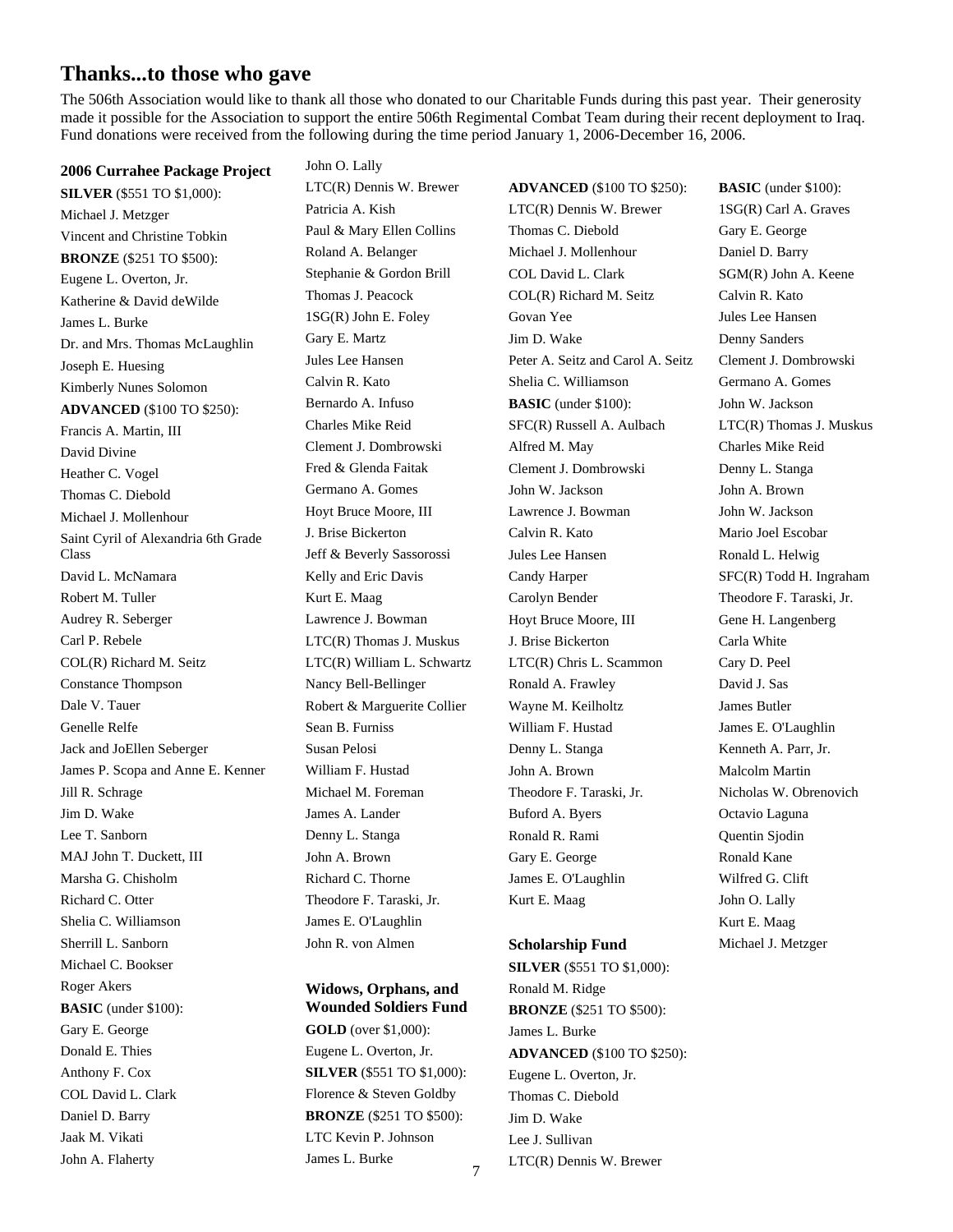# **Closure at last**

 I am writing to express how grateful I am to have been able to stumble across Councilman, Michael C. Rogers flag pole memorial. All of my life I have searched for the answers surrounding the circumstances of that fateful day, March 10, 1970, when my brother was killed in action in Vietnam. My family never knew the truth behind his death, not knowing if he suffered or died alone. I never met my brother, as I was born 10 months after his death, but I have felt in my heart there were wonderful men out there who knew my brother well and could provide the closure they so longed for.

 As luck would have it, I stumbled across an article written about the dedication of the last brick to my brother, Thomas E. Severson. The emotions were overwhelming to finally find someone out there who knew my brother as a soldier, not just a name on a memorial wall. I was able to get in touch with Mr. Rogers and he was able to set my heart at ease and provide a link to some of the other surviving platoon members who have carried this burden of grief all of these 36 years.

 I want you all to know you have a true hero serving your community and it would be a wonderful honor to have that. He genuinely cares about his fellow man/woman and has proven this by his dedication to those fallen men as well as his pledge to keep their memories alive. I have always worried my brother would be forgotten. Mike has proven to me that there are wonderful people in the world who my brother was able to touch the lives of during his brief life, and also of that as a medic serving with the 101st Airborne Division.

 With Veterans' Day coming up soon, I want everyone to know that because of Mike's dedication and heartfelt sincerity, my family is able to feel comfort in knowing my brother and the others who were killed that day are not forgotten and had a brotherhood unlike any other.

 From the bottom of my heart, I love these men for what they have sacrificed for our country and I believe we are blessed that these men made it home to give us this peace and closure and to also not let our brothers, sons, friends die in vain by doing great things with their lives and making a difference in the world and proving just what it is to be an American.

 Please remember these heroes, those who have died, but also honor those who are living, as they carry a piece of our hearts with them. Love your country and honor those who serve to protect what we stand for and also those who have given the greatest sacrifice of their lives. God bless and may I some day meet these heroes in person.

Until then, remember to thank a veteran.

Respectfully,

Lori J. Severson

Rosemount, MN

# **Currahee Package Project Shuts Down**

**By Fred May, Chairman of Package Committee A/1-506 INF 1970-1971** 

 On Oct 12, 2006 e shipped out the last Currahee Package for this deployment. With the return of the 506th Regimental Combat Team from Iraq, there is no longer a need to send packages to the troops. Although the final accounting has not been done, I have a pretty good feel for what has been accomplished.

 For this deployment we raised almost \$14,000 and spent approximately \$13,000. Donations of items added another \$1500 to the value of the packages we shipped. We will have approximately \$700 left in the Packages Account when all is said and done. The plan is to leave this account active in case of another deployment.

 The logistics and much of the fund raising for this project were handled by just two Association members........ yours truly and Ron Helwig. The Association was assisted in its fund raising by James Mclaughlin whose tireless efforts put us over the top and allowed the project to continue when funds became short. James was a student at Culver Military Academy and is now a plebe at West Point.

 The statistics for the Association's support of the active duty troops this past year were impressive. With just two active members in the Package Committee, Ron Helwig and I were able to raise almost \$14,000 in cash and \$1500 worth of donated items.

 These donations resulted in our shipping 158 bushel sized boxes of snacks and personal products weighing over 2 1/2 tons to the active duty troops of the 506th while they were in Iraq. Ron and I would like to thank all those who donated and send a big WELCOME HOME to the 506th soldiers who were on the receiving end of this project.

#### **Last Roll Call:**

**Fay Nelson Loveland**, HQ, 2nd BN, 506th PIR, WWII, died August 12, 2006 **Layne Hammons**, C Co, 2nd BN, Vietnam, died August 27, 2006 **Jesse G. Orosco**, F Co, 2nd BN, 506th PIR, WWII, died September 12, 2006 **1SG(R) Olan Payne**, E Co (LRRP), 3rd BN, Vietnam, died October 28, 2006 **Jessie L. Tracy, Sr**., B/HHC, 3rd BN, Vietnam, died November 1, 2006 **Thomas R. Dugan, Jr.,** B Co, 2nd BN, 1966-1967, Fort Campbell, died 2006 **SGT Jae S. Moon**, served with B Company, 1st Battalion, 506th Infantry, 2nd Infantry Division, in the Republic of Korea and in Ramadi, Iraq (2004-2005). While on his second tour in Iraq, serving in the 2nd Battalion, 12th Infantry, 2nd Infantry Division, SGT Moon died December 25, 2006, in Baghdad, Iraq, of wounds suffered when an improvised explosive device detonated near his vehicle while on patrol December 14th in Baghdad.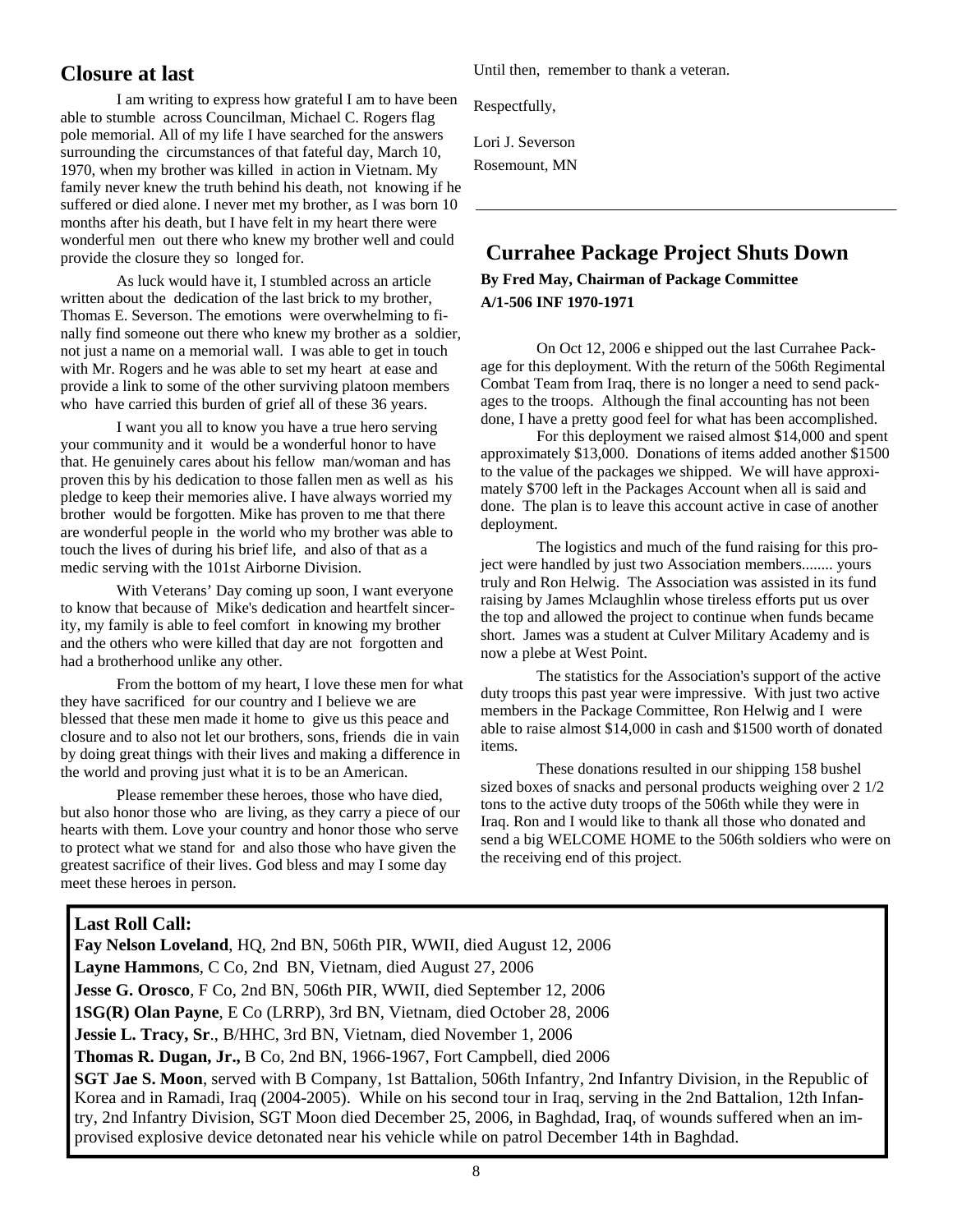### **I Asked the Question**

#### **by Eugene L. Overton, Jr. (Gene), Membership Director C/1-506 INF 1967-1968**

#### I asked the question, *"What are you doing to help increase your Association's Membership?"*

 Well, here's one of the things that I do, with an example of just how it paid off for me. I often wear my 506th Association hat, and in cold weather a black fleece jacket with the Para-Dice patch sewn on the left breast pocket area. This practice has resulted in me meeting others Currahee vets that I know I would never have met before. Just last month, while on a trip to Columbia, South Carolina, as I entered a department store I heard someone shout, "Currahee!" I stopped and turned to see a fellow walking towards me and again saying, "Currahee." We shook hands and he introduced himself as Jesse Ruiz and went on to tell me that he served two tours with B Co., 1st Bn in Korea [1995/1996 and 1999/

2000]. I initially introduced myself simply as a Vietnam vet Currahee and asked if he had ever heard about his 506th Airborne Infantry Association (Airmobile – Air Assault) or visited his Association's web site at www.506infantry.org. He responded by saying no, that he had not; at which time I gave him one of my Association business cards and told him that he was in luck as he had just met the Association's Cofounder and current Membership Director. In addition, I promised to send him a copy of our last Currahee Newsletter (August 2006) along with a membership application. Before parting he gave me his email address and asked that I post it in the Currahee eMailRoom portion of the Association's web site in hope of being contact by others that he served with.

 So, as in the past I never asked others to do what I would not do myself. Well, there is one exception - being 6' 4" and 190 pounds when I was in Vietnam I never went into any tunnels. Bunkers, yes, but *never* any tunnels; I was just too big and left that task to Roy Hart, our Platoon Tunnel Rat and a hell of a good one at that!

| <b>Roster Statistics vs Memberships:</b> | <b>Nov. 2006</b> | Nov. 2005     |
|------------------------------------------|------------------|---------------|
| Era                                      | <b>Roster</b>    | <b>Roster</b> |
| World War II                             | 198              | 205           |
| Fort Jackson (1948 / 1956)               | 13               | 12            |
| Fort Campbell (1956 / 1964)              | 229              | 209           |
| Fort Campbell (1964 / 1967)              | 257              | 236           |
| Vietnam (1967 / 1972)                    | 1,979            | 1,867         |
| Fort Campbell (1972 / 1984)              | 79               | 67            |
| Camp Greaves, Korea (1987 / 2004)        | 196              | 165           |
| Iraq $(2004 / 2005)$                     | 27               | 12            |
| 506th RCT (2004+)                        | $52*$            | 6             |
| Lost Currahees (Current Address Unknown) | 242              | 247           |
| <b>Associate Members</b>                 | 150              | 135           |
| <b>Roster Total</b>                      | 3,422            | 3,161         |
| <b>Total Dues Paying Members</b>         | $555***$         | 503           |
|                                          |                  |               |

#### **Notes:**

\* This number includes our very first Currahee Husband and Wife Team :

1LT Ian A. Breckenridge – HHC, 2nd Bn, 506th

CPT Lynn Marie Breckenridge – C Co., 801st BSB

 \*\* Hey! If we have these many Currahees on our Roster, surely we can come up with 600 Due Paying Members. How about some ideas on increasing our Membership?

\*\*\*Why is it that ONLY 16% of those listed on the Roster are Dues Paying Members?? What are you doing to help increase your Association's Membership? Let me hear from you. I can be reached by email at Charlie35@si.rr.com or by phone at 646 232- 6265.Currahee,

Gene Overton [C Co., 1st Bn, 506th – 1967/1968] Membership Director

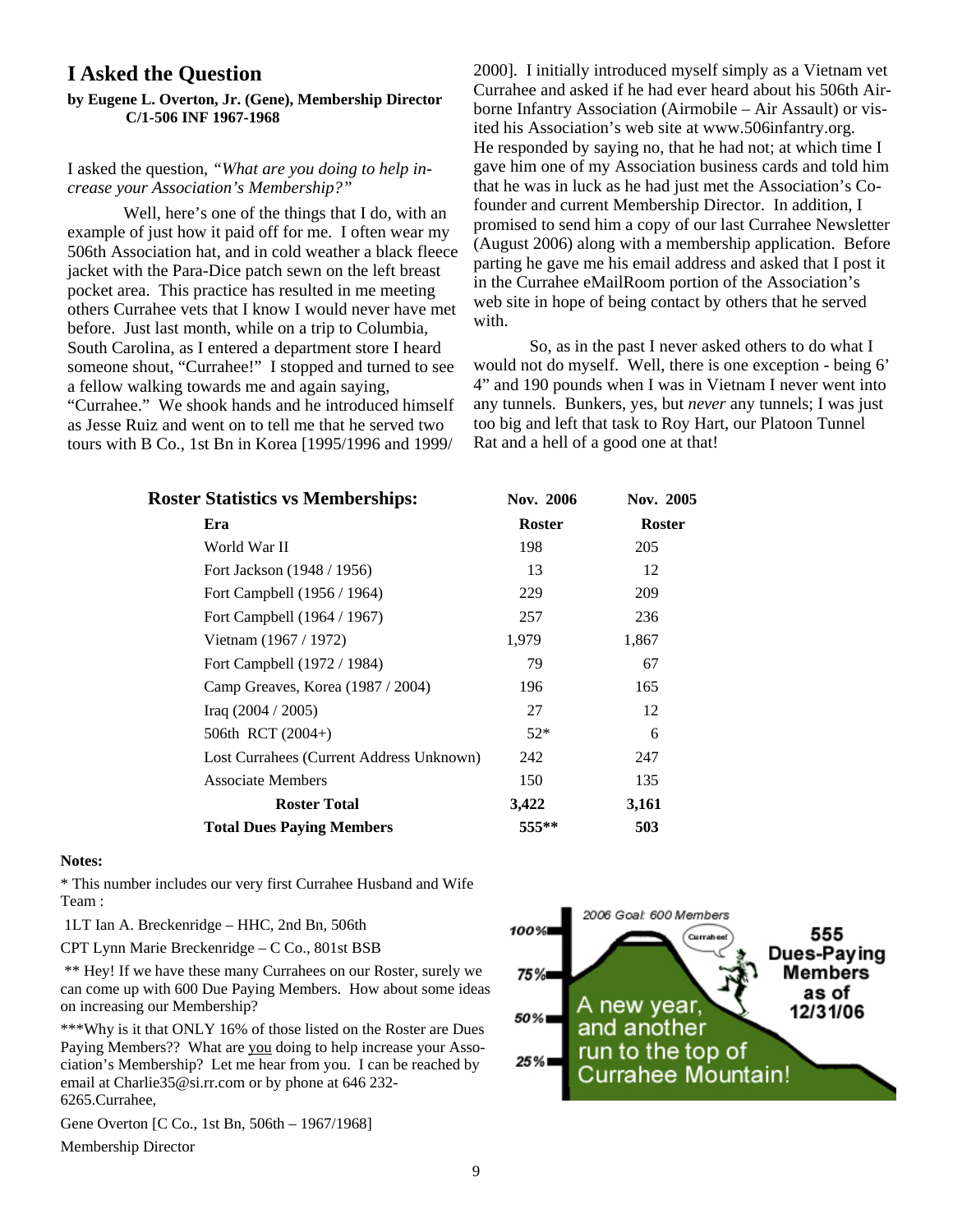# *The 506th Airborne Infantry Regiment Association (Airmobile-Air Assault)*

**Use this form to join the Association if you have served in or are currently serving in the 506th or if you have served in or are currently serving in units attached to or supporting the 506th.** 

# *2007 ANNUAL MEMBERSHIP DUES/DONATION FORM*

*Check dues category [ X ]:*

|                                                                                                                                                                                                                                |                                | <b>Basic Dues:</b> Annual \$15.00 [ ] OR 5 Yrs \$60.00 [ ] - Currahee newsletter/your Company Roster Listings. |  |  |
|--------------------------------------------------------------------------------------------------------------------------------------------------------------------------------------------------------------------------------|--------------------------------|----------------------------------------------------------------------------------------------------------------|--|--|
| Full Dues: Annual \$25.00 [ ] OR 5 Yrs \$100.00 [ ] - Currahee newsletter/complete 2007 Association Roster                                                                                                                     |                                |                                                                                                                |  |  |
| <b>Request for Exemption from Dues</b> (VETERANS only): [ ] Still receive The Currahee newsletter.                                                                                                                             |                                |                                                                                                                |  |  |
| Additional Postage to Address Outside the U.S. Add: \$5.00 []                                                                                                                                                                  |                                |                                                                                                                |  |  |
| <b>Optional Donation for Expenses: \$</b>                                                                                                                                                                                      |                                |                                                                                                                |  |  |
| <u>TOTAL AMOUNT ENCLOSED: \$________</u>                                                                                                                                                                                       |                                |                                                                                                                |  |  |
| Select [X] ALL that apply:                                                                                                                                                                                                     |                                |                                                                                                                |  |  |
| <u>Company:</u> HQ/HHC/HHT/HHB[ ] A[ ] B[ ] C[ ] D[ ] E[ ] F[ ] G[ ]<br>H[ ] I[ ] K[ ] L[ ] M[ ] SV[ ] Mortar Battery[ ] CSC[ ]                                                                                                |                                |                                                                                                                |  |  |
| Regt/BN: REGT[ ] 1 st ABN BG[ ] 1 st BN[ ] 2nd BN[ ] 3rd BN[ ] Bde Command: [ ]<br>4th BTB [ ] 801st BSB [ ] 1-61st CAV [ ] 4-320th FA [ ]                                                                                     |                                |                                                                                                                |  |  |
| <u>Era:</u>                                                                                                                                                                                                                    |                                | WWII 1942-1945 [ ] Basic Training 1948-1956 [ ] ABN BG 1956-1964 [ ] ABN INF 1964-1967 [ ]                     |  |  |
| Iraq 2004-2005 [ ] 506th RCT 2004-present [ ]                                                                                                                                                                                  |                                | Vietnam 1967-1971 [ ] AMBL 1972-1974 [ ] AASLT 1974-1984 [ ] Korea 1987-2004 [ ]                               |  |  |
|                                                                                                                                                                                                                                |                                |                                                                                                                |  |  |
| If applicable, your unit which was assigned to or supported the 506th:                                                                                                                                                         |                                |                                                                                                                |  |  |
|                                                                                                                                                                                                                                |                                |                                                                                                                |  |  |
|                                                                                                                                                                                                                                |                                | Dates of Service with each 506 <sup>th</sup> Unit (mm/yy):                                                     |  |  |
| <b>Rank (Current or at Date of Separation from Military):</b> Name of American Control of American Control of American                                                                                                         |                                |                                                                                                                |  |  |
| <u>LAST NAME:</u>                                                                                                                                                                                                              | <u>FIRST NAME:</u> FIRST NAME: | M.I.                                                                                                           |  |  |
| <u>STREET/POST OFFICE BOX: STREET/POST OFFICE BOX:</u>                                                                                                                                                                         |                                |                                                                                                                |  |  |
|                                                                                                                                                                                                                                |                                |                                                                                                                |  |  |
|                                                                                                                                                                                                                                |                                | <u>CITY: STATE: ZIP CODE:</u>                                                                                  |  |  |
| eMAIL ADDRESS: And the contract of the contract of the contract of the contract of the contract of the contract of the contract of the contract of the contract of the contract of the contract of the contract of the contrac |                                |                                                                                                                |  |  |
| <b>PHONE NUMBERS</b> (Please include area code):                                                                                                                                                                               |                                |                                                                                                                |  |  |
| HOME: OFFICE:                                                                                                                                                                                                                  |                                |                                                                                                                |  |  |
|                                                                                                                                                                                                                                |                                |                                                                                                                |  |  |
| SELECT [X] ONE OR MORE OF THE FOLLOWING OPTIONS IF THEY APPLY:<br>[] Change [] Add: [] Name [] Mailing Address [] Phone number(s) [] eMail [] Other                                                                            |                                |                                                                                                                |  |  |
| [1] request my contact information not be listed in either the 506th Association Roster or the Currahee                                                                                                                        |                                |                                                                                                                |  |  |
| eMailRoom, nor that it be given to anyone other than an Association Officer without my express consent.                                                                                                                        |                                |                                                                                                                |  |  |
| Make your check or money order (no credit cards) payable to:                                                                                                                                                                   |                                |                                                                                                                |  |  |
| The 506th Airborne Infantry Regiment Association (Airmobile - Air Assault)                                                                                                                                                     |                                |                                                                                                                |  |  |
|                                                                                                                                                                                                                                |                                |                                                                                                                |  |  |

**Mail this order form and your payment to:** *Hoyt Bruce Moore, III -- Treasurer*  **Phone: (858) 274-4317** *4126 Cole Way*  **eMail: TheMOE\_A1506@msn.com** *San Diego, CA 92117-1123*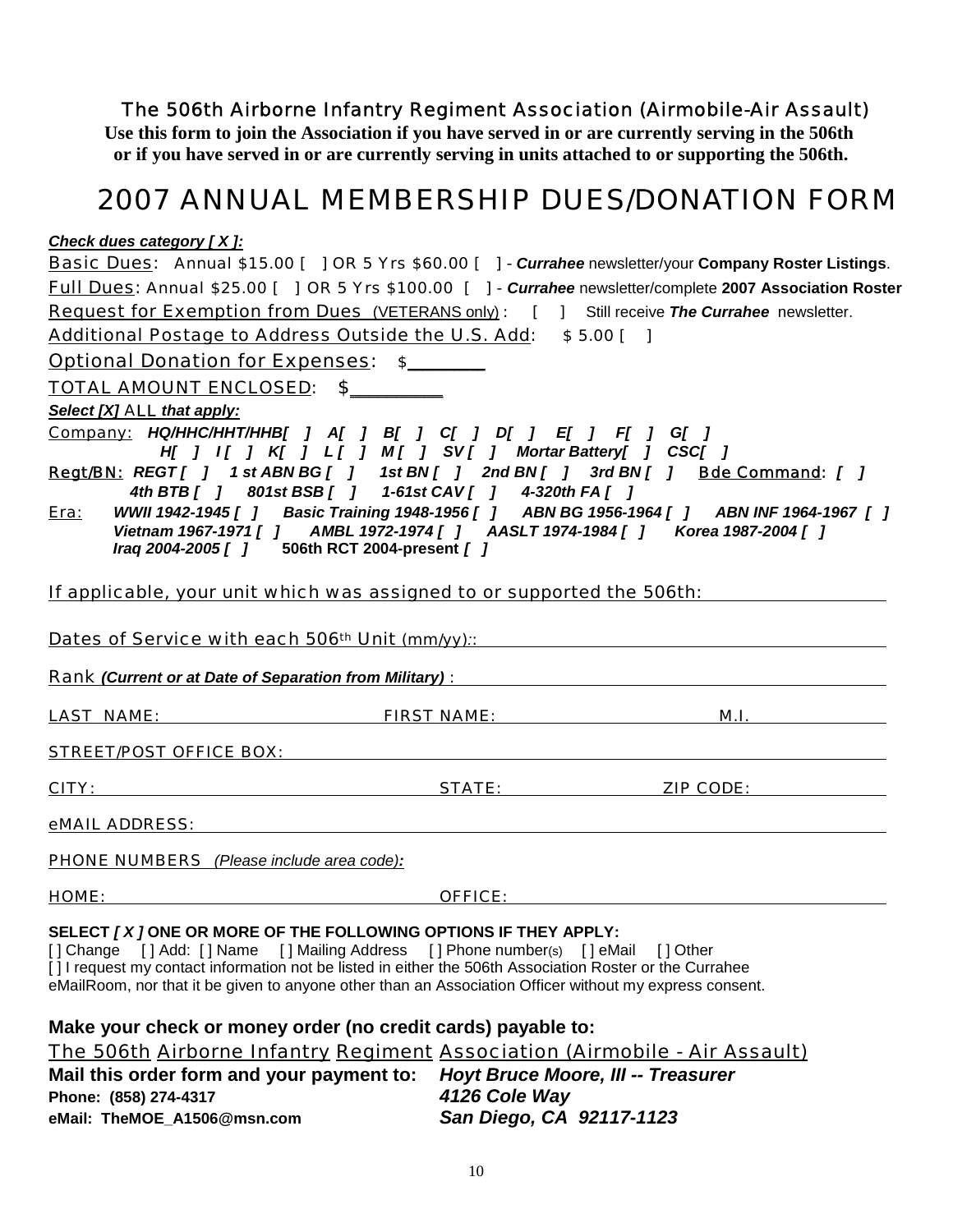# *The 506th Airborne Infantry Regiment Association (Airmobile-Air Assault)*

**Use this form to join the Association if you are a spouse or family member of anyone who served with the 506th or if you are an individual who has a special association/connection to the 506th.** 

# *2007 ASSOCIATE MEMBERSHIP ANNUAL DUES FORM*

| <b>Check dues category [X]:</b>                                                                                                                                                                                                                                                                                                                                   |                                           |                                                                                                   |
|-------------------------------------------------------------------------------------------------------------------------------------------------------------------------------------------------------------------------------------------------------------------------------------------------------------------------------------------------------------------|-------------------------------------------|---------------------------------------------------------------------------------------------------|
| <b>Basic Dues Annual \$15.00 [ ] OR 5 Yrs \$60.00 [ ] - Currahee newsletter</b>                                                                                                                                                                                                                                                                                   |                                           |                                                                                                   |
| Full Dues: Annual \$25.00 [ ] OR 5 Yrs \$100.00 [ ] - Currahee newsletter/2007 Association Roster                                                                                                                                                                                                                                                                 |                                           |                                                                                                   |
| ADDITIONAL POSTAGE TO ADDRESS OUTSIDE THE U.S. ADD: \$5.00 [ ]                                                                                                                                                                                                                                                                                                    |                                           |                                                                                                   |
| <b>Optional Donation for Expenses: \$</b>                                                                                                                                                                                                                                                                                                                         |                                           |                                                                                                   |
| TOTAL AMOUNT ENCLOSED: \$                                                                                                                                                                                                                                                                                                                                         |                                           |                                                                                                   |
|                                                                                                                                                                                                                                                                                                                                                                   |                                           |                                                                                                   |
|                                                                                                                                                                                                                                                                                                                                                                   |                                           | <u>M.I.</u>                                                                                       |
|                                                                                                                                                                                                                                                                                                                                                                   |                                           |                                                                                                   |
|                                                                                                                                                                                                                                                                                                                                                                   |                                           |                                                                                                   |
|                                                                                                                                                                                                                                                                                                                                                                   |                                           |                                                                                                   |
| <b>PHONE NUMBERS</b> (Please include area code):                                                                                                                                                                                                                                                                                                                  |                                           |                                                                                                   |
| <b>HOME: OFFICE: OFFICE: OFFICE: OFFICE: OFFICE: OFFICE: OFFICE: OFFICE: OFFICE: OFFICE: OFFICE: OFFICE: OFFICE: OFFICE: OFFICE: OFFICE: OFFICE: OFFICE: OFFICE: OFFICE: OFFICE: OFF</b>                                                                                                                                                                          |                                           |                                                                                                   |
| Did either you or your spouse serve in the U.S. Military? If yes, please include the following:                                                                                                                                                                                                                                                                   |                                           |                                                                                                   |
|                                                                                                                                                                                                                                                                                                                                                                   |                                           | Branch of Service: Unit: Unit: Unit: Dates of Service: _________________________                  |
|                                                                                                                                                                                                                                                                                                                                                                   |                                           | Did you have a relative who served with the 506th Infantry? If yes, please include the following: |
|                                                                                                                                                                                                                                                                                                                                                                   |                                           |                                                                                                   |
|                                                                                                                                                                                                                                                                                                                                                                   |                                           | Company: __________ REGT/BN/BG: ___________ Dates of Service with the 506th: ________________     |
|                                                                                                                                                                                                                                                                                                                                                                   |                                           |                                                                                                   |
| SELECT [X] ONE OR MORE OF THE FOLLOWING OPTIONS IF THEY APPLY:<br>[] Change [] Add: [] Name [] Mailing Address [] Phone number(s) [] eMail<br>[] I request my contact information not be listed in either the 506th Association Roster or the Currahee<br>eMailRoom, nor that it be given to anyone other than an Association Officer without my express consent. |                                           | [ ] Other                                                                                         |
| Make your check or money order (no credit cards) payable to:                                                                                                                                                                                                                                                                                                      |                                           |                                                                                                   |
| The 506th Airborne Infantry Regiment Association (Airmobile - Air Assault)                                                                                                                                                                                                                                                                                        |                                           |                                                                                                   |
| Mail this order form and your payment to:                                                                                                                                                                                                                                                                                                                         | <b>Hoyt Bruce Moore, III -- Treasurer</b> |                                                                                                   |
| Phone: (858) 274-4317                                                                                                                                                                                                                                                                                                                                             | 4126 Cole Way                             |                                                                                                   |
| eMail: TheMOE_A1506@msn.com                                                                                                                                                                                                                                                                                                                                       | San Diego, CA 92117-1123                  |                                                                                                   |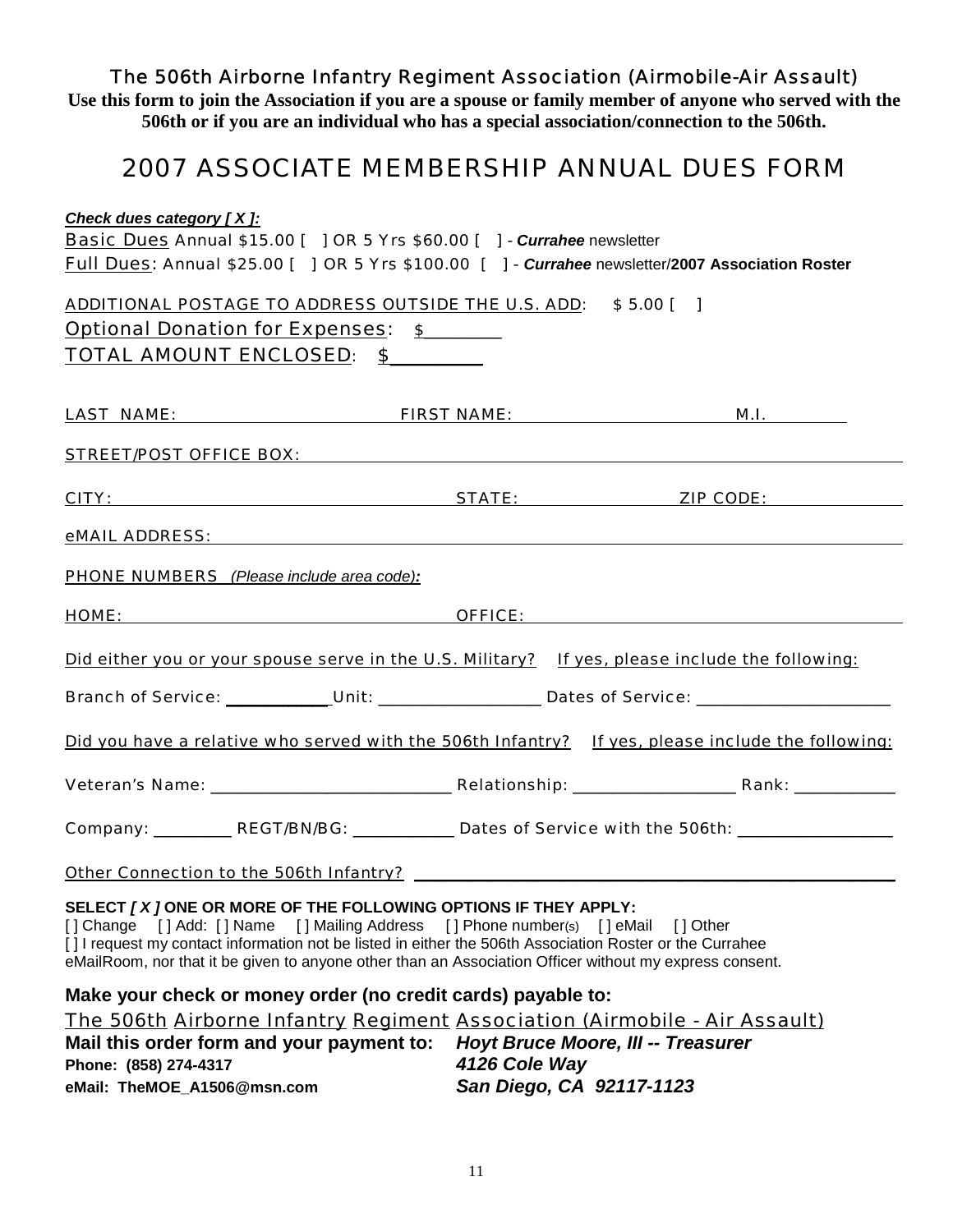# **The 506th Airborne Infantry Regiment Association (Airmobile-Air Assault)**  *Quartermaster Order Form*

| <b>NAME:</b>           |                 |                                                                                     |                           | <b>HOME PHONE:</b>      |                   |  |
|------------------------|-----------------|-------------------------------------------------------------------------------------|---------------------------|-------------------------|-------------------|--|
| <b>STREET ADDRESS:</b> |                 | CITY:                                                                               |                           |                         |                   |  |
|                        | <b>STATE:</b>   | <b>E-MAIL ADDRESS:</b><br><b>ZIP CODE:</b>                                          |                           |                         |                   |  |
|                        |                 | ## a "member" is someone who has paid their 506th Association 2006 Membership Dues. |                           |                         |                   |  |
|                        | <b>Quantity</b> | <b>Item</b>                                                                         | <b>Each</b> (non-members) | <b>Each</b> (members)## | <b>TOTAL COST</b> |  |
|                        |                 | Association Gym/Duffel Bag (23.75"x 13"x 11.5")                                     | $$36.00**$                | $$32.00**$$             | \$                |  |
|                        |                 | FSB Map, I Corps, Vietnam (26.5"x 18")                                              | \$20.00                   | \$15.00                 |                   |  |

**Currahee Flag** (3' x 5') **\$40.00 \$35.00 Book:** *The Story of a Soldier* **\$12.00 \$9.00 Hat: 506th Association: White w/Blue Letters \$14.00 \$12.00 Hat: 506th Association: Black w/Gold Letters \$14.00 \$12.00 Hat: Currahee w/Airborne Wings Insignia \$10.00 \$8.00 Hat: Currahee w/Air Assault Wings Insignia \$10.00 \$8.00 Polo: Original (NO Personalization): Large**  $$32.00$  **| \$29.00** \$29.00 **Polo: Original (NO Personalization): X-Large**  $$32.00$  **\$29.00** \$29.00 **Polo: Personalized Currahee: Medium \$32.00 \$29.00**

**Polo: Personalized Currahee: Large**  $$32.00$  **| \$29.00** 

**Polo: Personalized Currahee: X-Large**  $\qquad$  **\$32.00**  $\qquad$  \$29.00

**Polo: Personalized Currahee: XX-Large**  $$33.00$  **\$30.00** \$30.00

**506th Unit:**

**SUBTOTAL \$**

**Service Dates with 506th:**

**Optional Personalization Information (\$3.00 per Currahee Polo Shirt) \$ Name:**

**Photos of all of these items can be found in the Quartermaster section of www.506infantry.org Make your check or money order (no credit cards) payable to:**

*The 506th Airborne Infantry Regiment Association (Airmobile-Air Assault)* 

**TOTAL AMOUNT ENCLOSED \$**

**Mail this Order Form and your check or money order to: Hoyt B. Moore, III, Treasurer Phone: 858-274-4317 eMail: TheMOE\_A1506@msn.com 4126 Cole Way** *Please allow 4 weeks for delivery* **San Diego, CA 92117-1123**

**Shipping (\$4.05 for the 1st item + \$2.00 shipping per additional item)**

**\*\*ADD \$4.00 additional shipping for each GYM/DUFFEL BAG**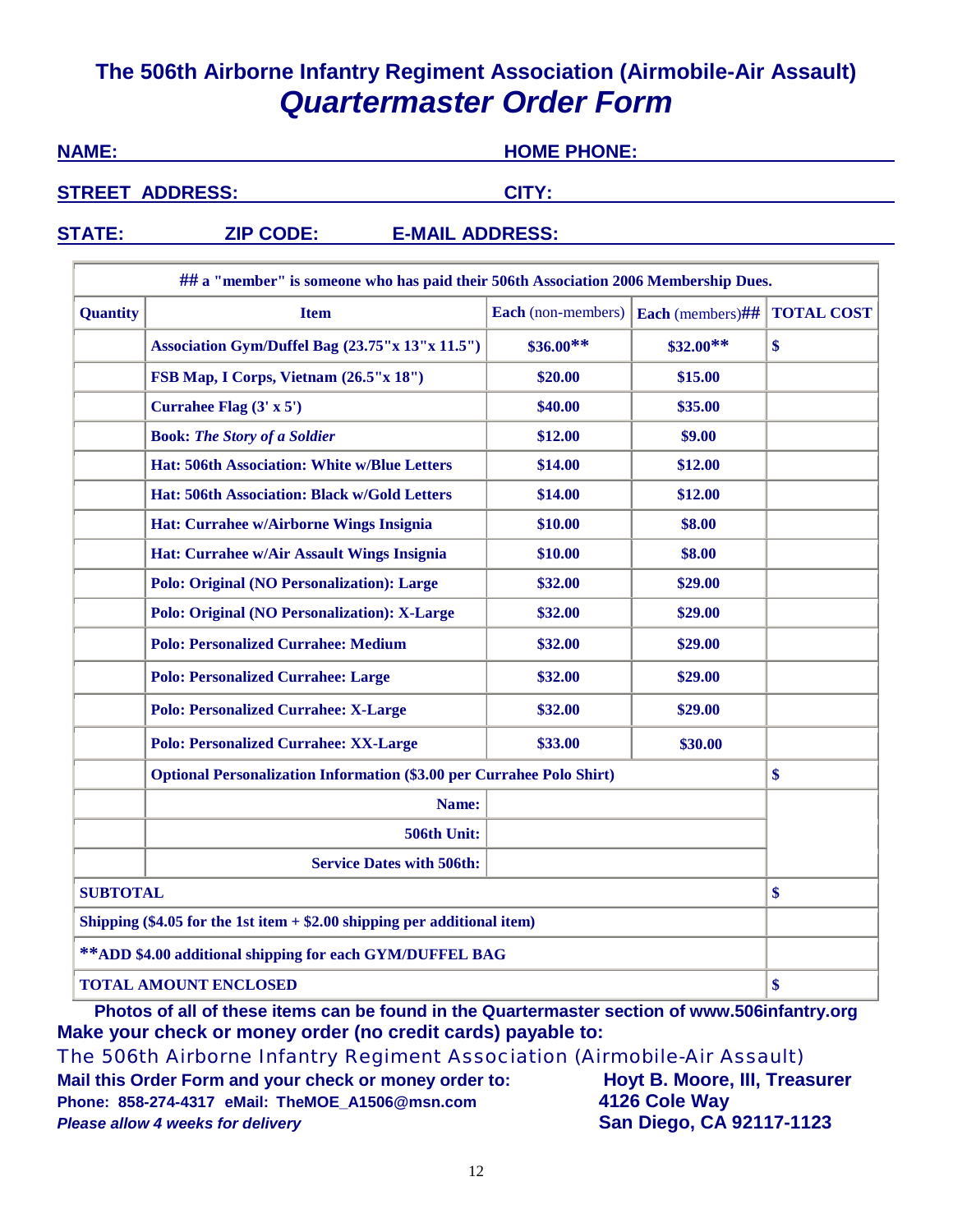# *Quartermaster Order Form*

| <b>NAME:</b>  |                        | <b>HOME PHONE:</b>     |  |
|---------------|------------------------|------------------------|--|
|               | <b>STREET ADDRESS:</b> | CITY:                  |  |
| <b>STATE:</b> | <b>ZIP CODE:</b>       | <b>E-MAIL ADDRESS:</b> |  |

|                                                                         | ## a "member" is someone who has paid their 506th Association 2006 Membership Dues. |                                                  |                   |                             |  |
|-------------------------------------------------------------------------|-------------------------------------------------------------------------------------|--------------------------------------------------|-------------------|-----------------------------|--|
| <b>Quantity</b><br><b>Ordered</b>                                       | <b>Item</b>                                                                         | <b>Price Each</b><br>$(non-members)$ (members)## | <b>Price Each</b> | <b>TOTAL</b><br><b>COST</b> |  |
|                                                                         | <b>506th Association Challenge Coin (1-1/2" diameter)</b>                           | $$10.00**$                                       | \$8.00**          | $\boldsymbol{\$\}$          |  |
|                                                                         | 506th Infantry Knife (2-3/8")                                                       | $$7.00**$                                        | $$5.00**$$        |                             |  |
|                                                                         | <b>506th Infantry Bracelet</b>                                                      | $$12.00**$                                       | $$10.00**$        |                             |  |
|                                                                         | Pin: Currahee Shield Full-Size (1"x 1-1/4")                                         | \$6.00                                           | \$5.00            |                             |  |
|                                                                         | Pin: Currahee Shield Lapel (3/8"x 1/2")                                             | \$4.00                                           | \$3.00            |                             |  |
|                                                                         | Decal: Currahee Shield (2.75"x 3.5" Adhesive)                                       | \$6.00                                           | \$5.00            |                             |  |
|                                                                         | Decal: Para-Dice (3" diameter)                                                      | \$6.00                                           | \$5.00            |                             |  |
|                                                                         | <b>Decal: 506th Association (8"x 5" Static Cling)</b>                               | \$3.00                                           | \$2.00            |                             |  |
|                                                                         | <b>Neck Cooler (44")</b>                                                            | \$4.00                                           | \$2.50            |                             |  |
|                                                                         | Patch: Currahee Shield (3"x 3.5")                                                   | \$6.00                                           | \$5.00            |                             |  |
|                                                                         | Patch: Para-Dice (3" diameter)                                                      | \$6.00                                           | \$5.00            |                             |  |
|                                                                         | Patch: Shield with Airborne Wings (4.25"x 2.25")                                    | \$6.00                                           | \$5.00            |                             |  |
| \$6.00<br>\$5.00<br>Patch: Shield with Air Assault Wings (4.25"x 2.25") |                                                                                     |                                                  |                   |                             |  |
| <b>SUBTOTAL</b>                                                         |                                                                                     |                                                  |                   |                             |  |
| Shipping $@$ \$0.40 per item                                            |                                                                                     |                                                  |                   |                             |  |
| ** ADD \$0.65 additional shipping for each COIN, KNIFE, or BRACELET     |                                                                                     |                                                  |                   |                             |  |
| <b>TOTAL AMOUNT ENCLOSED</b>                                            |                                                                                     |                                                  |                   | \$                          |  |

**Photos of all of these items can be found in the Quartermaster section of www.506infantry.org** 

**Make your check or money order (no credit cards) payable to:** *The 506th Airborne Infantry Regiment Association (Airmobile-Air Assault)*  **Mail this Order Form and your check or money order to: Hoyt B. Moore, III, Treasurer Phone: 858-274-4317 eMail: TheMOE\_A1506@msn.com 4126 Cole Way** *Please allow 4 weeks for delivery* **San Diego, CA 92117-1123**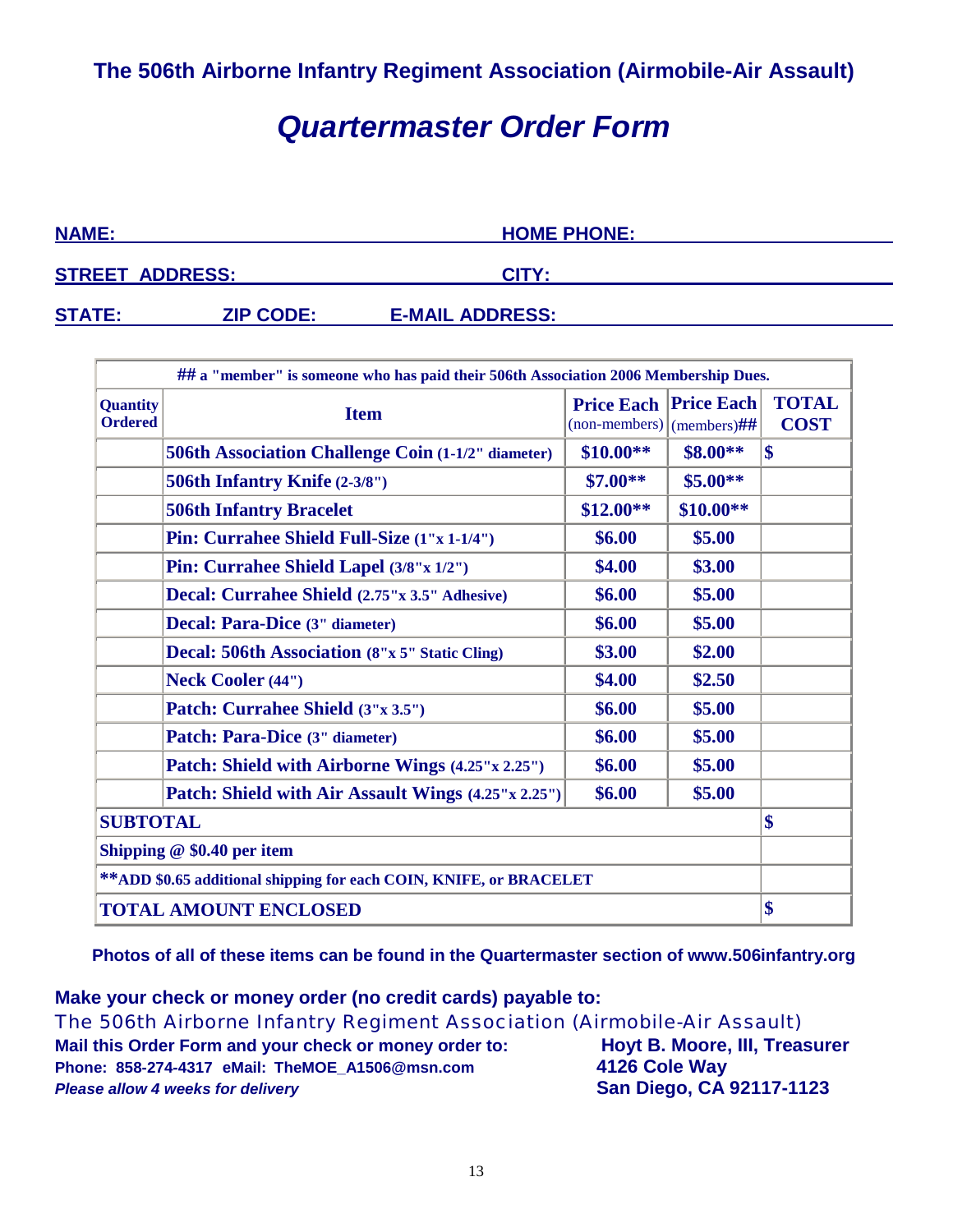# **The 506th Airborne Infantry Regiment Association (Airmobile-Air Assault)**  *T-Shirt Order Form*

**NAME: HOME PHONE: STREET ADDRESS:** CITY: **STATE: ZIP CODE: E-MAIL ADDRESS:** 

**NOTES: these items will NOT be backordered, so availability is limited to what is in stock. If you participated in the Memorial Jump activities in either 2004 or 2006, contact Quartermaster Ron Helwig at** *rlhelwig@comcast.net* **about the availability of special T-Shirts for jump participants.**

|                                                                                                                                                                                     |                                                                          |                 | ## a "member" is someone who has paid their 506th Association 2006 Membership Dues. |                   |    |
|-------------------------------------------------------------------------------------------------------------------------------------------------------------------------------------|--------------------------------------------------------------------------|-----------------|-------------------------------------------------------------------------------------|-------------------|----|
|                                                                                                                                                                                     | <b>Quantity</b><br>Each (non-members)<br><b>Item</b><br>Each (members)## |                 |                                                                                     | <b>TOTAL COST</b> |    |
| <b>BLACK</b>                                                                                                                                                                        |                                                                          |                 | <b>Currahee World Tour T-Shirt</b>                                                  |                   |    |
|                                                                                                                                                                                     |                                                                          | <b>Medium</b>   | \$15.00                                                                             | \$12.50           |    |
|                                                                                                                                                                                     |                                                                          | Large           | \$15.00                                                                             | \$12.50           |    |
|                                                                                                                                                                                     |                                                                          | <b>X-Large</b>  | \$15.00                                                                             | \$12.50           |    |
|                                                                                                                                                                                     |                                                                          | <b>XX-Large</b> | \$15.00                                                                             | \$12.50           |    |
| **SPECIAL: purchase a 2 T-Shirt package (World Tour T-Shirt and Memorial Jump T-Shirt)<br>in any combination of sizes/colors at a cost of \$25 for members or \$30 for non-members. |                                                                          |                 |                                                                                     |                   |    |
| <b>BLACK</b>                                                                                                                                                                        | <b>GRAY</b>                                                              |                 | <b>2006 Memorial Jump T-Shirt</b>                                                   |                   |    |
|                                                                                                                                                                                     |                                                                          | <b>Small</b>    | $$18.00**$                                                                          | $$14.00**$        |    |
|                                                                                                                                                                                     |                                                                          | <b>Medium</b>   | $$18.00**$                                                                          | $$14.00**$        |    |
|                                                                                                                                                                                     |                                                                          | Large           | $$18.00**$$                                                                         | $$14.00**$        |    |
|                                                                                                                                                                                     |                                                                          | <b>X-Large</b>  | $$18.00**$                                                                          | $$14.00**$        |    |
|                                                                                                                                                                                     |                                                                          | <b>XX-Large</b> | $$18.00**$                                                                          | $$14.00**$        |    |
| <b>SUBTOTAL</b>                                                                                                                                                                     |                                                                          |                 |                                                                                     |                   | \$ |
| Shipping (\$4.05 for the 1st item)                                                                                                                                                  |                                                                          |                 |                                                                                     | \$4.05            |    |
| Add \$2.00 Shipping per additional item                                                                                                                                             |                                                                          |                 |                                                                                     |                   |    |
| <b>TOTAL AMOUNT ENCLOSED</b>                                                                                                                                                        |                                                                          |                 |                                                                                     |                   | \$ |

**Photos of all of these items can be found in the Quartermaster section of www.506infantry.org Make your check or money order (no credit cards) payable to:**

*The 506th Airborne Infantry Regiment Association (Airmobile-Air Assault)* 

**Mail this Order Form and your check or money order to: Hoyt B. Moore, III, Treasurer Phone: 858-274-4317 eMail:** *TheMOE\_A1506@msn.com* **4126 Cole Way Please allow 4 weeks for delivery and the same state of San Diego, CA 92117-1123**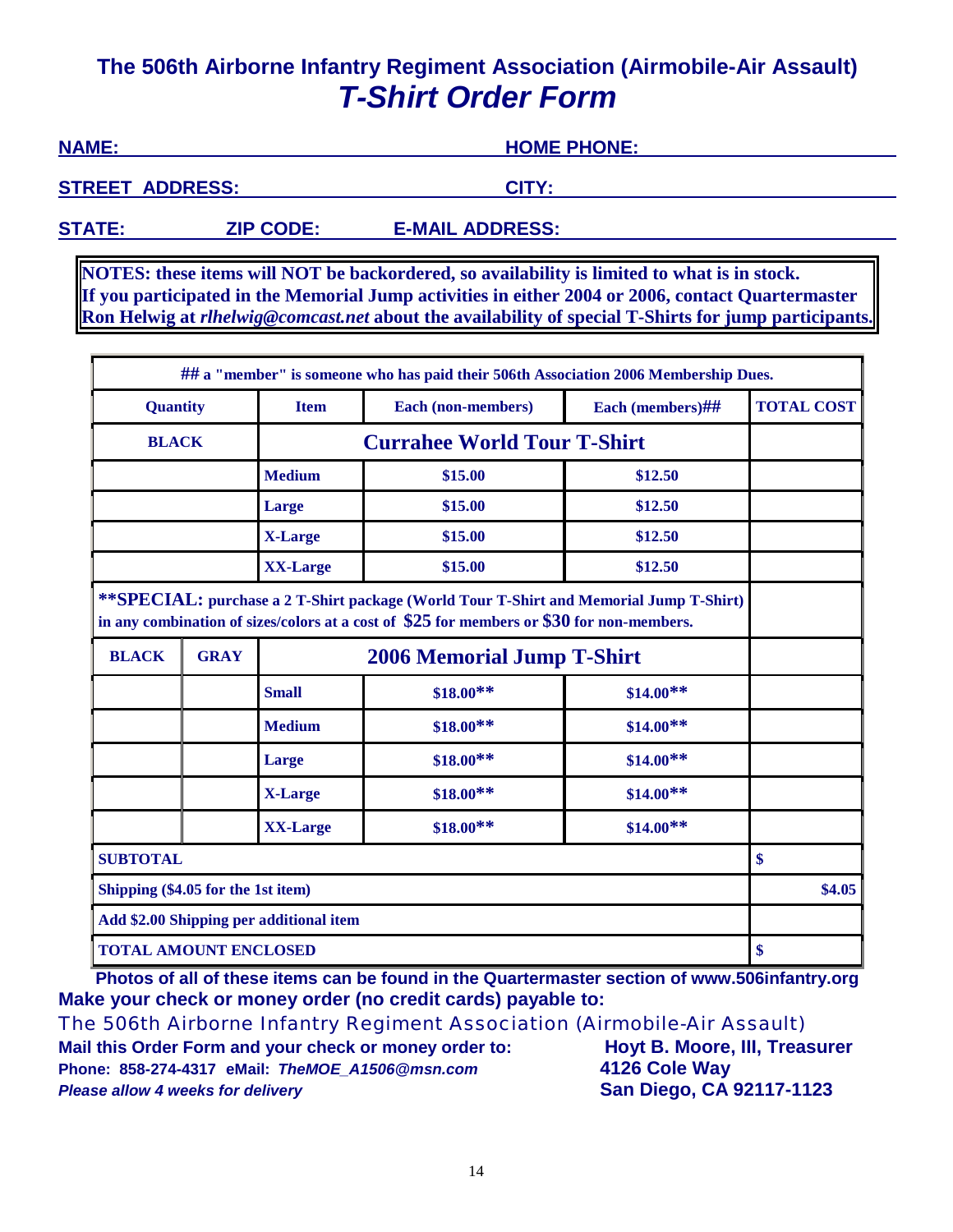*The 506th Airborne Infantry Regiment Association (Airmobile-Air Assault)* 

# *Fund Donation Form*

*Please include the following information:* 

| <b>NAME:</b>                         |                                                              |                                                                            |
|--------------------------------------|--------------------------------------------------------------|----------------------------------------------------------------------------|
| <b>STREET ADDRESS:</b>               |                                                              |                                                                            |
| CITY:                                | <b>STATE:</b>                                                | <b>ZIP CODE:</b>                                                           |
| <b>HOME PHONE:</b>                   | <b>E-MAIL ADDRESS:</b>                                       |                                                                            |
| (AREA CODE)                          | <b>NUMBER</b>                                                |                                                                            |
|                                      | Make your check or money order (no credit cards) payable to: |                                                                            |
|                                      |                                                              | The 506th Airborne Infantry Regiment Association (Airmobile - Air Assault) |
| Mail this form and your donation to: |                                                              | <b>Hovt Bruce Moore, III -- Treasurer</b>                                  |

**Mail this form and your donation to:** *Hoyt Bruce Moore, III -- Treasurer*  **Phone: (858) 274-4317** *4126 Cole Way*  **eMail: TheMOE\_A1506@msn.com** *San Diego, CA 92117-1123* 

# *Scholarship Fund Donation*

**Donation Amount: \$\_\_\_\_\_\_\_\_\_\_\_\_\_\_\_\_\_\_\_\_\_\_\_\_** 

# *Widows & Orphans Fund Donation*

# **Donation Amount: \$\_\_\_\_\_\_\_\_\_\_\_\_\_\_\_\_\_\_\_\_\_\_\_\_**

*The IRS has recognized the 506th Association as a War Veterans Organization under section 501(c)(19), so donors making contributions to the Association can deduct such donations on their personal or corporate tax filings, as provided for by IRS rules and regulations. The Association is listed in IRS Publication 78, Cumulative List of Organizations described in Section 170(c) of the Internal Revenue Code of 1986, the list of organizations eligible to receive taxdeductible contributions.* 

 *For exemption/deduction purposes, the Association Employer Identification Number (EIN) is 91-2088108*